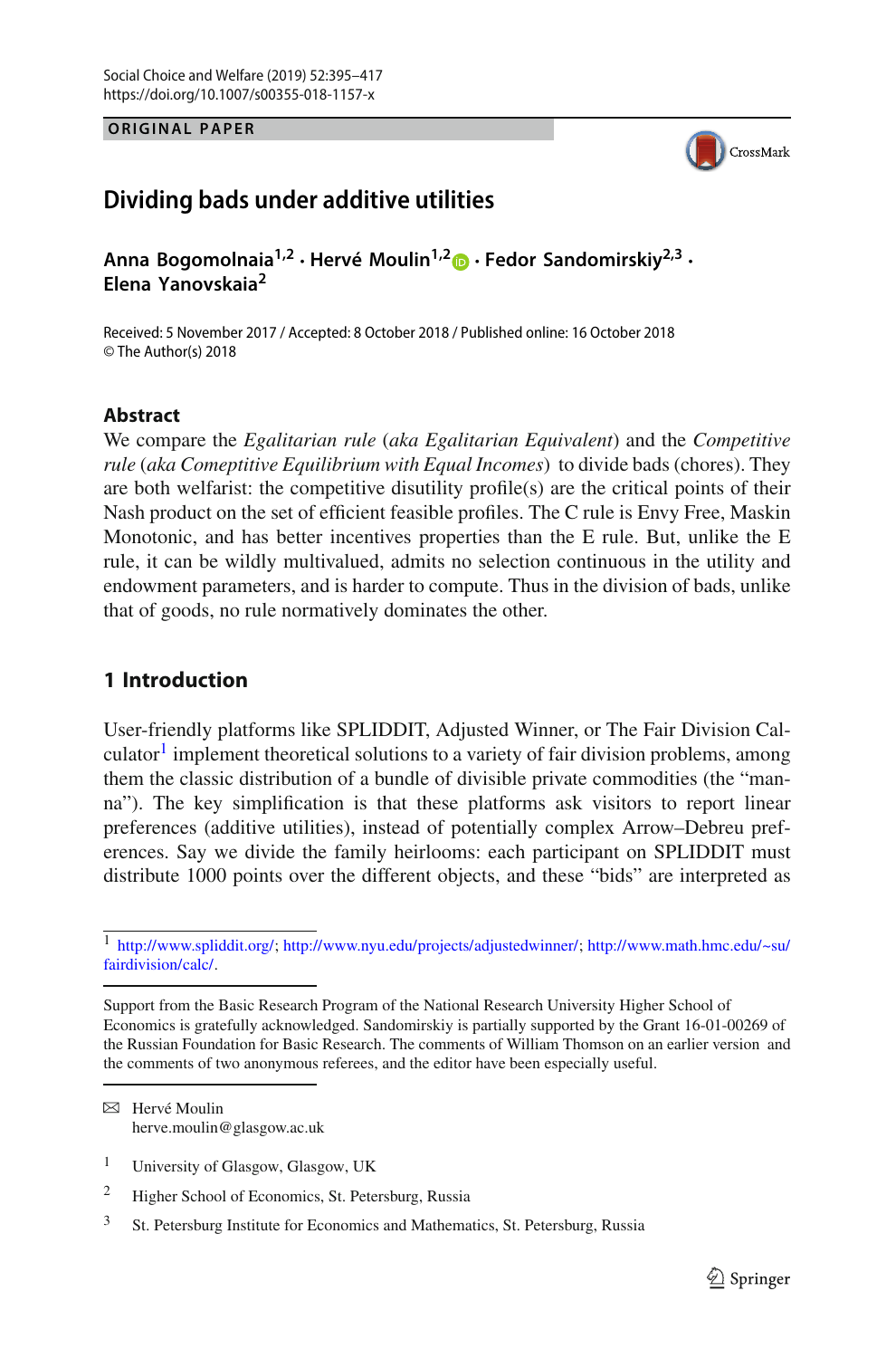her *fixed* marginal rates of substitution*.* Eliciting complementarities between these objects is already a complex task with six objects and is virtually impossible with ten or more. Hence the design choice of deliberately ignoring them. For the same reason combinatorial auction mechanisms never ask buyers to report a ranking of all subsets of objects (Bouveret and Lan[g](#page-22-0) [2008;](#page-22-0) de Vries and Vohr[a](#page-22-1) [2003;](#page-22-1) Cramton et al[.](#page-22-2) [2006\)](#page-22-2). The proof of the pudding is in the eating: visitors use these sites in the tens of thousands, fully aware of the interpretation of their bids (Goldman and Procacci[a](#page-22-3) [2014\)](#page-22-3).

Unsurprisingly, the two sites above implement the two division rules at the heart of the theoretical discussions in the last four decades: the *Competitive Equilibrium with Equal Incomes*, for short *Competitive* rule, or simply C rule, and the *Egalitarian Equivalent*, for short *Egalitarian* rule, or E rule (Varia[n](#page-22-4) [1974;](#page-22-4) Pazner and Schmeidle[r](#page-22-5) [1978\)](#page-22-5). The latter finds an efficient allocation where everyone is indifferent between his share and a common fraction of the entire manna. The former identifies prices and a common budget constraint at which the competitive demands are feasible, and implements these demands.

Here we critically compare the performance of these two rules in the additive domain and for fair division problems involving *bads*(non disposable items generating disutility). Think of distributing job shifts among substitutable workers (house chores, teaching loads, babysitting), cities sharing noxious facilities, managers allocating cuts in the company's workforce between their respective units, and so on.

In the much better understood problem of dividing *goods* (disposable, desirable commodities) both rules, Competitive and Egalitarian, are single-valued (utilitywise), easy to compute, and vary continuously in the marginal utility and endowment parameters. This is easy to check for the E rule, and for the C rule it follows from the celebrated Eisenberg–Gale theorem (Eisenberg and Gal[e](#page-22-6) [1959](#page-22-6); Shafer and Sonnenschei[n](#page-22-7) [1993\)](#page-22-7): the competitive allocations also maximize the Nash product of utilities over all feasible allocations. In particular both rules are *welfarist*: the feasible set of utility profiles is all we need to identify the profiles that each rule selects. And the C rule is the more appealing of the two because it alone picks an *Envy Free* allocation, and meets *Maskin Monotonicity* (MM), which in the additive domain has a very intuitive formulation, see below.

When we divide bads the normative comparison of the two rules yields much more nuanced conclusions. Both rules are still welfarist but the C rule selects, among efficient and feasible disutility profiles, all critical points of their Nash product: in turn a problem may have many different competitive utility profiles, even exponentially many in the smallest of the number of bads and of agents (Sect. [5.4\)](#page-13-0). There is no easy way to deal with this embarrassing multiplicity, in particular any selection of the Competitive correspondence is discontinuous in the parameters, marginal utilities and endowments, of the economy; in fact any selection of the much larger correspondence of efficient and envy-free allocations is discontinuous as well (Sect. [6\)](#page-15-0).

Thus classic monotonicity properties like *Resource Monotonicity* (when there is more of a bad to share, everyone is weakly worse off) and *Population Monotonicity* (when one more agent shares the bundle of bads, everyone is weakly better off) cannot be satisfied for any selection of the C rule, except in a local sense.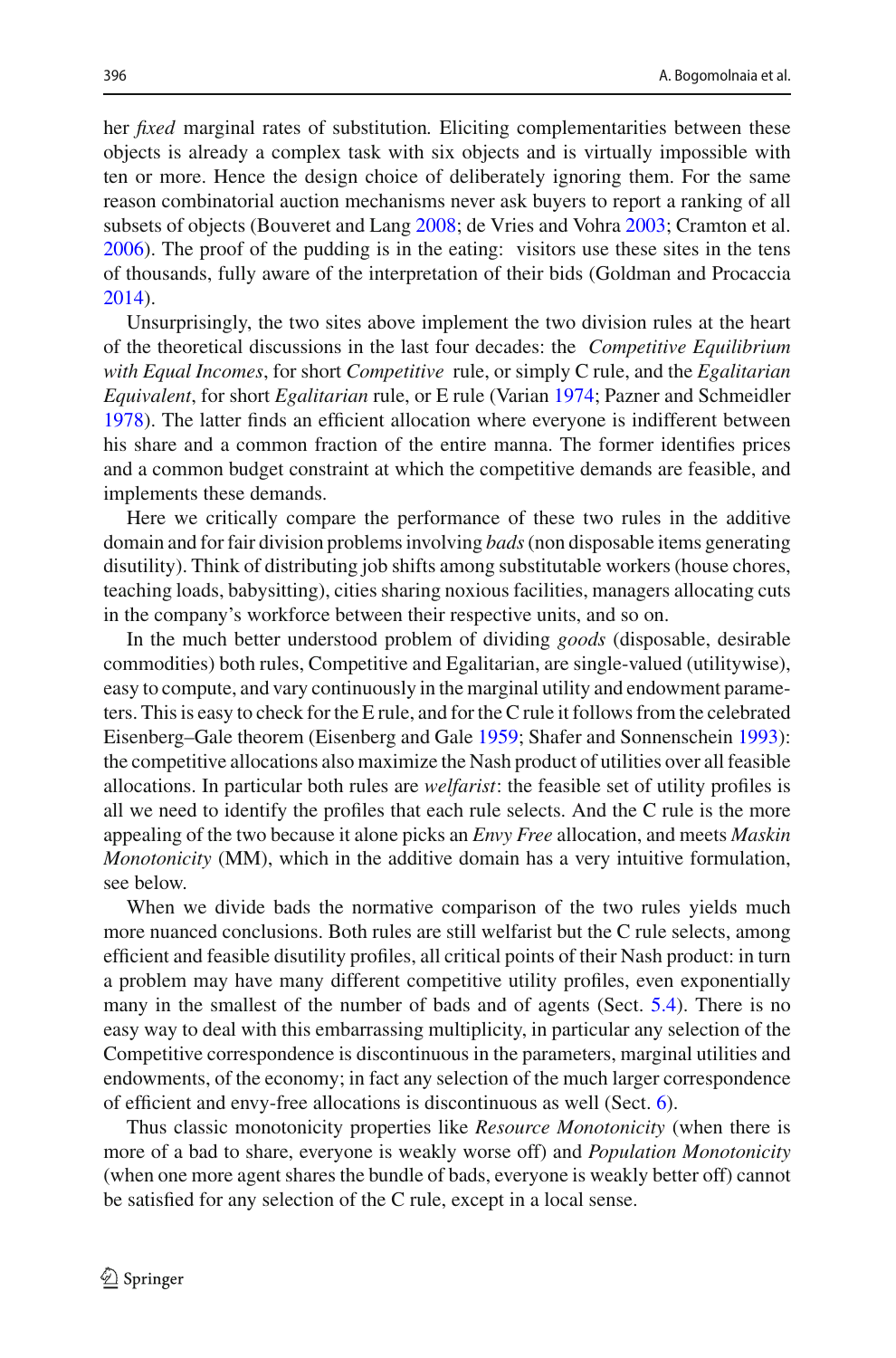Finally, computing the competitive allocations of bads is not a convex optimization problem as in the case of goods, and with more than two agents we do not know of any efficient algorithms to discover them all, or just a reasonable single-valued selection.

By contrast the E rule to divide bads is the mirror image of the rule for goods, and shares the same properties: it is single-valued and remains continuous in the utility and endowment parameters, and population monotonic.

If the paramount concerns are simplicity of the definition and computation of the rule, and continuity in the parameters of the problem, the Egalitarian rule is called for. But the competitive rule retains its appeal because it is envy-free and meets the property we call *Independence of Lost Bids* (ILB). If at (one of) the chosen allocation(s) *z* agent *i* does not consume bad *a*, it  $(z)$  remains chosen when we increase the (marginal) disutility of *i* for *a* by an arbitrary amount: the division rule does not take into account how strongly *i* dislikes *a* if she does not eat any. This property is precisely Maskin monotonicity in our model.

**Contents** After the literature review in Sect. [2,](#page-2-0) the model is defined in Sect. [3,](#page-3-0) and our two division rules in Sect. [4.](#page-5-0) Section [5](#page-8-0) discusses the multiplicity issue of the C rule, and gives precise bounds for simple problems with two agents or two bads. Section [6](#page-15-0) is devoted to our main impossibility result: there is no continuous selection of the envy free and efficient correspondence. We also note that resource monotonicity is out of reach when we divide bads. Section [7](#page-20-0) reformulates the MM axiom as ILB, and explains its role in characterizing the C rule.

## <span id="page-2-0"></span>**2 Related literature**

1. In the companion paper Bogomolnaia et al[.](#page-22-8) [\(2017\)](#page-22-8) we consider the more general problem of dividing a "mixed manna" containing both goods and bads, as when we dissolve a partnership with both valuable assets and liabilities. Our first observation is that the E rule is no longer well defined, because there may be no efficient allocation where everybody is indifferent to consuming a common fraction of the entire manna (or of any common benchmark bundle). So the C rule wins our contest by default.

Our main message is that mixed manna problems are of two types. If goods over-whelm bads<sup>[2](#page-2-1)</sup> the C rule behaves just like in an all goods problem: it maximizes the product of utilities, yields a unique utility profile, is resource monotonic and continuous. But if instead bads overwhelm goods, we are back to the potentially messy situation of an all bads problems with a host of different competitive divisions corresponding to the critical points of the product of disutilities on the Pareto frontier.

Here we give precise bounds for the maximal number of competitive allocations (Theorem [1,](#page-9-0) Sect. [5\)](#page-8-0), and for the number of connected components of the set of efficient and envy Free allocations (Proposition [2\)](#page-16-0). This is the key to the non existence of a continuous selection of the C rule (Theorem [2,](#page-15-1) Sect. [6\)](#page-15-0).

2. Our work complements recent research in algorithmic mechanism design on the fair division of *goods*, recognizing the practical convenience of additive utilities and the conceptual advantages of the C rule. For instance Megiddo and Vaziran[i](#page-22-9) [\(2007\)](#page-22-9) show

<span id="page-2-1"></span><sup>2</sup> In the sense that some feasible division of the manna gives everyone a positive utility.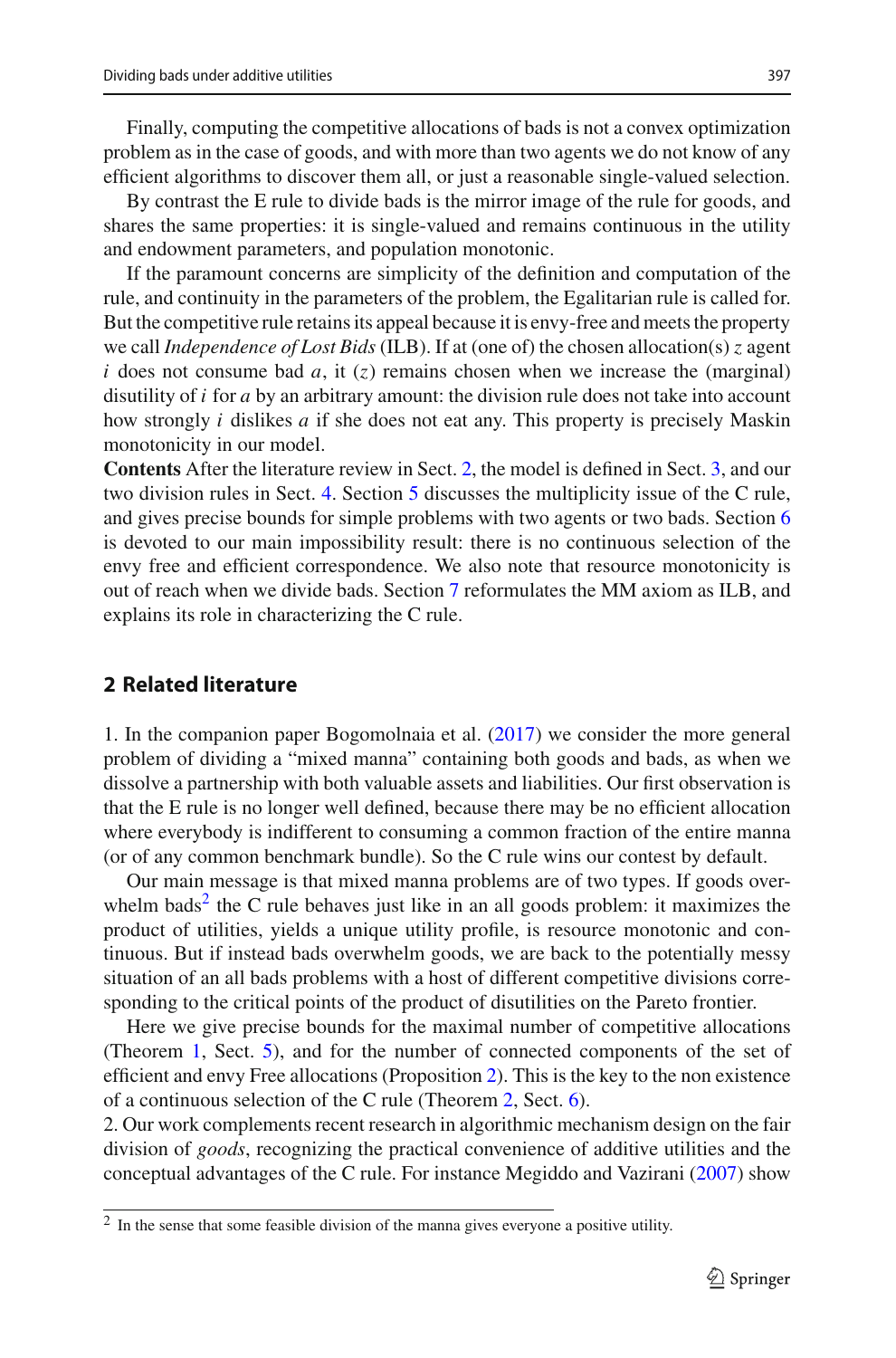that the competitive utility profile depends continuously upon the rates of substitution and the total endowment; Jain and Vaziran[i](#page-22-10) [\(2010\)](#page-22-10) and Le[e](#page-22-11) [\(2015](#page-22-11)) find that it can be computed in time polynomial in the dimension  $n + m$  of the problem (*m* is the number of goods). The C rule can be extended to cake-cutting problems, which allow for continuum of goods, and is still resource monotonic in this more general setup, see Segal-Halevi and Szikla[i](#page-22-12) [\(2015](#page-22-12)).

Papers (Babaioff et al[.](#page-22-13) [2017](#page-22-13) and Budis[h](#page-22-14) [2011](#page-22-14)) propose extensions of the Competitive rule to indivisible goods; Budish and Cantillo[n](#page-22-15) [\(2010](#page-22-15)) applies such an extension to allocate seats in over-demanded courses.

3. Four decades earlier, the microeconomic literature on the fair division of private goods insisted on working in the much larger domain of Arrow–Debreu preferences, where the relation between the Nash product of utilities and the Competitive rule is lost, and provided several axiomatic characterizations of the latter. The most popular result appears first in Hurwic[z](#page-22-16) [\(1979\)](#page-22-16) and Gever[s](#page-22-17) [\(1986](#page-22-17)), and is refined by Thomso[n](#page-22-18) [\(1987\)](#page-22-18) and Nagahis[a](#page-22-19) [\(1991\)](#page-22-19): any efficient and Pareto indifferent rule meeting Maskin Monotonicity must contain the Competitive rule. A closer look at these seminal results, in particular the most recent one (Nagahis[a](#page-22-19) [1991\)](#page-22-19), reveals that they do not apply to the additive domain (Sect. [7\)](#page-20-0). We fill this gap by, first, rewriting MM as the *Independence of Lost Bids* axiom then characterizing the C rule on the additive domain (Proposition [4\)](#page-21-0).

## <span id="page-3-0"></span>**3 Division problems and division rules**

The finite set of agents is *N* with generic element *i*, and  $|N| = n \ge 2$ . The finite set of divisible bads is *A* with generic element *a* and  $|A| = m \ge 2$ . Without loss of generality, we assume there is one unit of each bad.

Agent *i*'s allocation (or share) is  $z_i \in [0, 1]^A$ ; the profile  $z = (z_i)_{i \in N}$  is a feasible allocation if  $\sum_{N} z_i = e^{A}$ , where  $e^{A}$  is the vector in  $\mathbb{R}^A_+$  with all coordinates equal to 1. The set of feasible allocations is  $\Phi(N, A)$ .

Each agent is endowed with linear preferences over  $[0, 1]^A$ , represented by a disutility function  $u_i \in \mathbb{R}^A_+$ . Only the underlying preferences matter: for any  $\lambda > 0$ ,  $u_i$  and  $\lambda u_i$  carry the same information. This restriction is formally included in Definition [1](#page-3-1) below.

Given an allocation *z* we write agent *i*'s corresponding disutility as  $U_i = u_i \cdot z_i$  $\sum_{A} u_{ia} z_{ia}.$ 

The problem is trivial if the utility profile  $U = 0$  is feasible, as it is then the uniquely efficient profile. This happens if and only if each bad is harmless to at least one agent  $(\forall a \exists i : u_{ia} = 0)$ : we rule such problems out in the definitions below. Similarly if a bad *a* gives  $u_{ia} = 0$  for all *i*, it is harmless and can be ignored.

<span id="page-3-1"></span>**Definition 1** A division problem is a triple  $\mathcal{Q} = (N, A, u)$  where  $u \in \mathbb{R}_+^{N \times A}$  is such that the  $N \times A$  matrix  $[u_{ia}]$  has no null row, no null column, and there is at least one column with no null entry.

We write  $\Psi(Q)$  for the set of feasible disutility profiles, and  $\Psi^{eff}(Q)$  for its subset of efficient disutility profiles. i. e., the South West frontier of  $\Psi(Q)$ .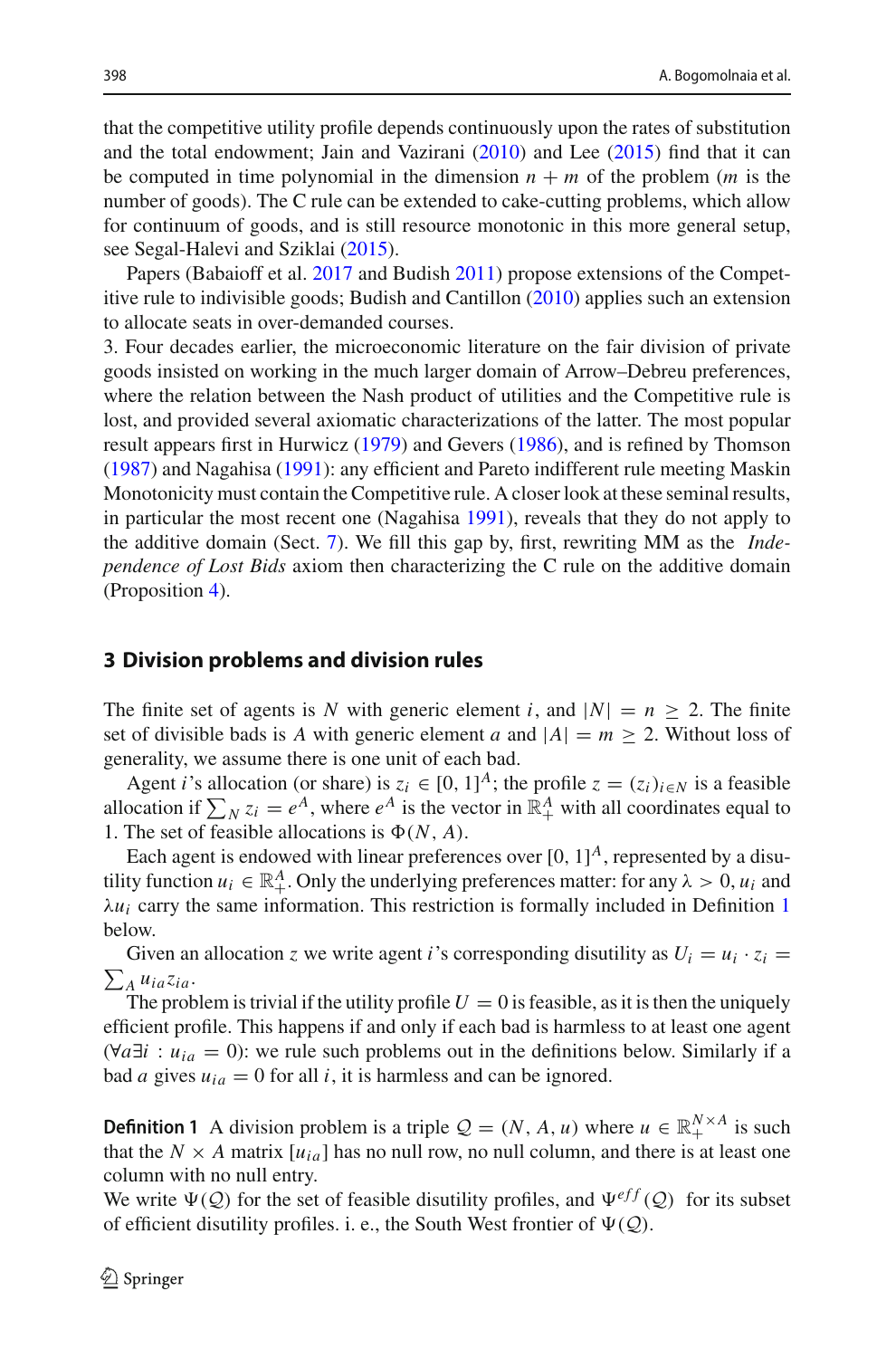The structure of efficient allocations in the linear domain, which is described by the following two lemmas, is key to several of our results. Given  $z \in \Phi(N, A)$  we define the *N* × *A*-bipartite *consumption graph*  $\Gamma(z) = \{(i, a) | z_{ia} > 0 \}.$ 

<span id="page-4-0"></span>**Lemma 1** *Fix a problem*  $Q = (N, A, u)$ *. If*  $U \in \Psi^{eff}(Q)$  *there is some*  $z \in \Phi(N, A)$ *achieving U such that*  $\Gamma(z)$  *is a forest* (*an acyclic graph*).

This implies that any efficient disutility profile can be represented by an allocation, where almost all  $z_{ia}$  are zeros. Indeed, a forest with  $n+m$  vertices contains at most  $n+$  $m-1$  edges and thus the allocation *z* with acyclic graph  $\Gamma(z)$  has at least  $(n-1)(m-1)$ zero entries. This observation has important consequences for the manipulability of division rules, which we discuss in Sect. [7.](#page-20-0)

*Proof* Pick some *z* representing  $U \in \Psi^{eff}(Q)$  and assume there is a *K*-cycle *C* in  $\Gamma(z)$ :  $z_{ka_k}$ ,  $z_{ka_{k-1}} > 0$  for  $k = 1, ..., K$ , where  $a_0 = a_K$ . It is enough to check that there is another allocation  $z'$  representing U with  $\Gamma(z')$  having fewer edges: then we repeatedly eliminate edges until the consumption graph has no cycles.

If  $u_{ka_k} = 0$  for some k, then we define z' by giving  $a_k$  to agent k in full. This does not change the vector of disutilities (indeed, by efficiency no agent with  $u_{ia_k} > 0$ consumed *ak* at *z*).

Assume that  $u_{ka_k} > 0$  for all *k*. Consider a product  $\pi(C) = \prod_{k=1}^{K} \frac{u_{ka_{k-1}}}{u_{ka_k}}$  $\frac{m_{k-1}}{u_{ka_k}}$ . If  $\pi(\mathcal{C}) >$ 1 we can pick arbitrarily small positive numbers  $\varepsilon_k$  such that  $u_{ka_{k-1}}\varepsilon_{k-1} > u_{ka_k}\varepsilon_k$  for  $k = 1, \ldots, K$ . Then the corresponding transfer to each agent *k* of  $\varepsilon_k$  units of a bad  $a_k$ against ε*k*−<sup>1</sup> units of a bad *ak*−<sup>1</sup> is a Pareto improvement, contradiction. Therefore,  $\pi(\mathcal{C}) \leq 1$  but the opposite strict inequality is similarly ruled out so we conclude  $\pi(\mathcal{C})=1.$ 

Now if we perform a transfer as above with  $u_{ka_{k-1}} \varepsilon_{k-1} = u_{ka_k} \varepsilon_k$  the utility profile *U* is unchanged. Define  $z'$  by choosing the numbers  $\varepsilon_k$  as large as possible for feasibility, this will bring at least one entry  $z'_{ka_k}$  or  $z'_{ka_{k-1}}$  along the cycle  $C$  to zero, so  $\Gamma(z')$  has fewer edges.

The last statement follows at once from the fact that a forest with  $n + m$  vertices trains at most  $n + m - 1$  edges. contains at most  $n + m - 1$  edges.

**Lemma 2** *Fixing N*, *A*, *on an open dense subset*  $U^*(N, A)$  *of matrices*  $u \in \mathbb{R}_+^{N \times A}$ , *every efficient disutility profile*  $U \in \Psi^{eff}(N, A, u)$  *is achieved by a single allocation z.*

*Proof* Define  $U^*(N, A)$  to be a subset of  $\mathbb{R}_{++}^{N \times A}$  such that for any cycle *C* in the complete bipartite graph  $N \times A$  we have  $\pi(\mathcal{C}) \neq 1$  (the condition from the proof of Lemma [1](#page-4-0) fails). It is clearly an open dense subset of  $\mathbb{R}^{N \times A}_{+}$ .

We pick a problem *Q* with  $u \in \mathbb{R}_+^{N \times A}$ , fix  $U \in \Psi^{eff}(\mathcal{Q})$  and assume there are two different  $z, z' \in \Phi(N, A)$  such that  $u \cdot z = u \cdot z' = U$ . Pick a pair 1,  $a_1$  such that  $z_{1a_1} > z'_{1a_1}$ . Because  $a_1$  is eaten in full there is some agent 2 such that  $z_{2a_1} < z'_{2a_1}$ and because  $u_2 \cdot z_2 = u_2 \cdot z'_2$  there is some bad  $a_2$  such that  $z_{2a_2} > z'_{2a_2}$ . Continuing in this fashion we build a sequence 1,  $a_1$ , 2,  $a_2$ , 3,  $a_3$ , ..., such that  $\{z_{ka_{k-1}} < z'_{ka_{k-1}}\}$ and  $z_{ka_k} > z'_{ka_k}$  for all  $k \ge 2$ . The number of vertices is finite and so we must reach the same vertex twice. Denote the corresponding cycle by *C*.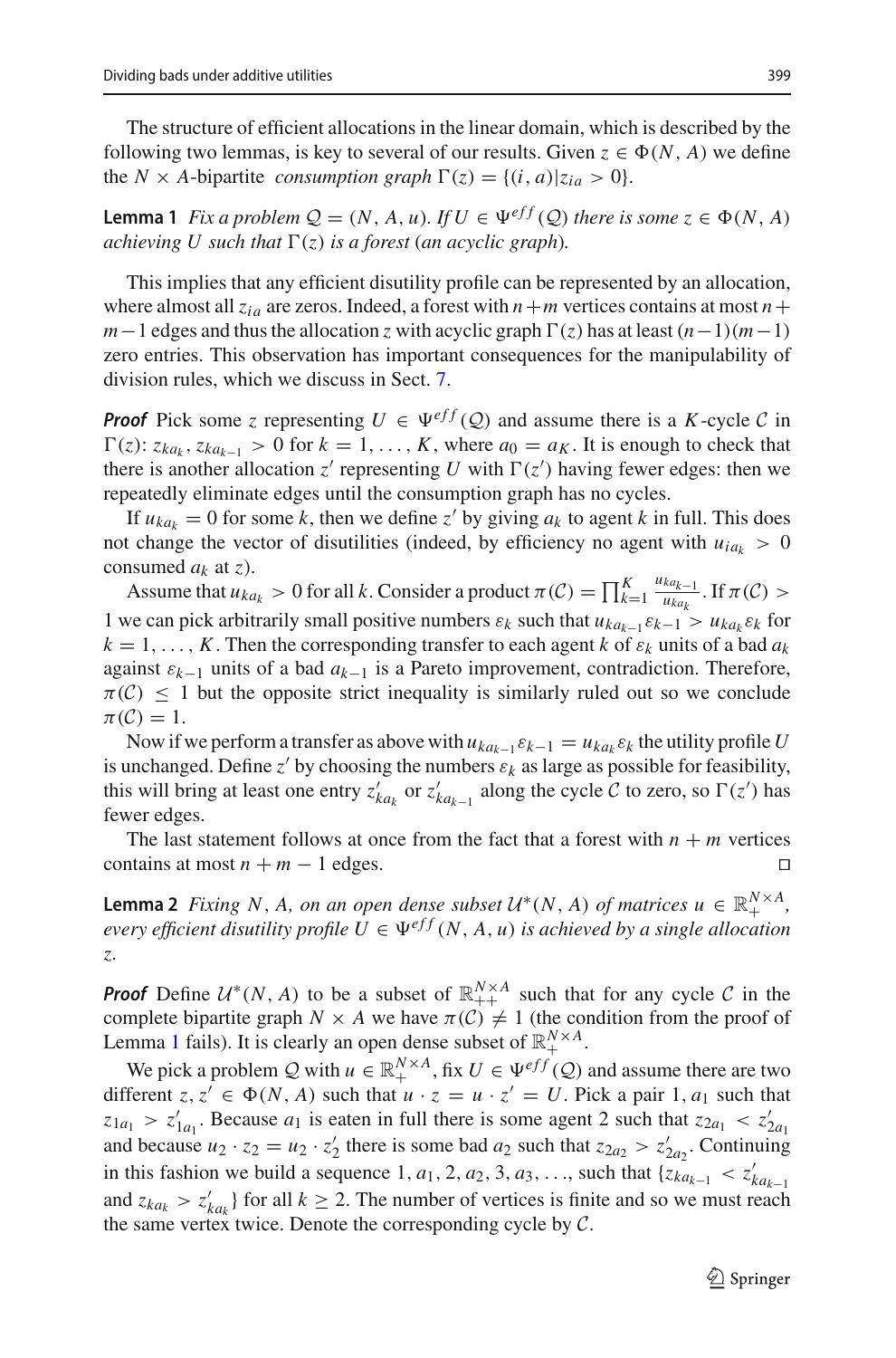Note that the allocation  $z'' = \frac{(z+z)}{2}$  also represents *U*. By the construction  $\Gamma(z'')$ contains the cycle *C* and hence the argument from the proof of Lemma [1](#page-4-0) implies  $\pi c = 1$ . Thus *u* is not in  $U^*(N, A)$  as was to be proved  $\pi$ <sup>*C*</sup> = 1. Thus *u* is not in  $\mathcal{U}^*(N, A)$ , as was to be proved.

We use two equivalent definitions of a division rule, one in terms of disutility profiles, the other, of feasible allocations. As this will cause no confusion, we use the "division rule" terminology in both cases. Notation: when we rescale each  $u_i$  as  $\lambda_i u_i$ the new profile is written  $\lambda * u$ .

<span id="page-5-1"></span>**Definition 2** (i) A division rule *F* associates to every problem  $Q = (N, A, u)$  a set of disutility profiles  $F(Q) \subset \Psi(Q)$ . Moreover  $F(N, A, \lambda * u) = \lambda * F(N, A, u)$  for any rescaling  $\lambda$  with  $\lambda_i > 0$  for all *i*. (ii) A division rule f associates to every problem  $Q = (N, A, u)$  a subset  $f(Q)$  of  $\Phi(N, A)$  such that for any  $z, z' \in \Phi(N, A)$ :

$$
\{z \in f(\mathcal{Q}) \text{ and } u_i \cdot z_i = u_i \cdot z'_i \text{ for all } i \in N\} \Longrightarrow z' \in f(\mathcal{Q})
$$
 (1)

Moreover  $f(N, A, \lambda * u) = f(Q)$  for any rescaling  $\lambda$  where  $\lambda_i > 0$  for all *i*.

The one-to-one mapping from  $F$  to  $f$  is clear. Definition [2](#page-5-1) makes no distinction between two allocations with identical welfare consequences, a property often called *Pareto-Indifference*.

We speak of a *single-valued* division rule if  $F(Q)$  is a singleton for all Q, otherwise the rule is *multi-valued* . Single-valued rules are much more appealing, as they eschew the further negotiation required to converge on a single division.

## <span id="page-5-0"></span>**4 Two division rules**

The definition of the *Egalitarian* rule goes back to Pazner and Schmeidle[r](#page-22-5) [\(1978](#page-22-5)), who introduced it as a welfarist alternative to the competitive approach. In our context we first normalize disutilities so that eating the entire pile of items gives a disutility of 1 to each participant, then find an efficient disutility profile where normalized disutilities are equal.

We call a problem *Q* in Definition [1](#page-3-1) *normalized* if  $u_i \cdot e^A = 1$  for all *i*. Because division rules are invariant to rescaling, it is enough to define such a rule *F* on the subdomain of normalized division problems: if  $Q = (N, A, u)$  is not normalized we simply set  $F(Q) = \lambda * F(N, A, \tilde{u})$  where  $\tilde{u}_i = \frac{1}{\lambda_i} u_i$  and  $\lambda_i = u_i \cdot e^A$  for all *i*.

<span id="page-5-2"></span>**Definition 3** Fix a normalized problem  $Q = (N, A, u)$ . The Egalitarian division rule for bads  $F^{eg}$  picks the efficient disutility profile  $U^{eg}$  such that  $U_i^{eg} = U_j^{eg}$  for all *i*, *j*.

Interestingly the definition of the Egalitarian rule is simpler when we divide bads rather than goods. When we divide *goods* and utilities are additive, if the matrix *uia* has zero entries an efficient normalized utility profile such that  $U_i^{eg} = U_j^{eg}$  for all *i*, *j* may fail to exist, so that egalitarian allocations of goods are more complicated to describe: they maximize the leximin ordering of utility profiles over feasible allocations.

We check that Definition [3](#page-5-2) makes sense. Set  $\theta = \min_{\Psi(Q)} \max_i U_i$  and pick  $\overline{U}$  in  $\Psi(\mathcal{Q})$  achieving  $\theta$ . Note that  $\theta$  is positive. Suppose  $\overline{U}_1 < \theta$  : then for any  $i \geq 2$  such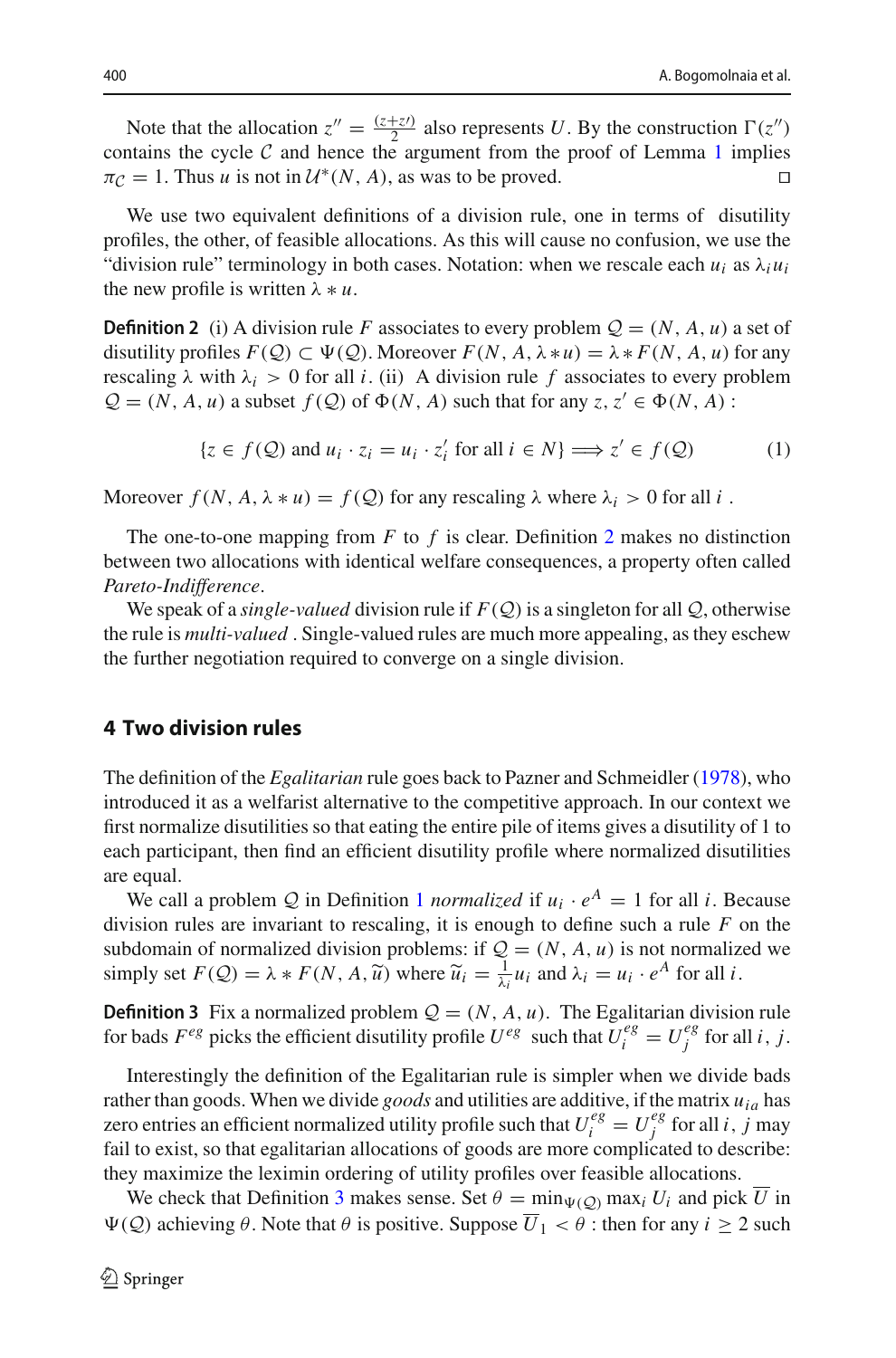that  $u_i \cdot z_i = \theta$  we take a small amount of some *a* such that  $u_{ia} > 0$  and  $z_{ia} > 0$ , and give it to agent 1. If these amounts are small enough, we get an allocation  $z'$  where  $u_i \cdot z'_i < \theta$  for all *i*, including 1, contradicting the definition of  $\theta$ . Thus  $U_i = \theta$  for all *i*. Now check that *U* is efficient by a similar argument: if there is some  $z \in \Phi(N, A)$ such that  $u_i \cdot z_i \leq \theta$  for all *i* and  $u_1 \cdot z_1 < \theta$ , we can transfer some bads from any agent *i* such that  $u_i \cdot z_i = \theta$  to agent 1, and contradict again the definition of  $\theta$ .

<span id="page-6-0"></span>**Definition 4** Fix a problem  $Q = (N, A, u)$ . We call the allocation  $z \in \Phi(N, A)$  a competitive allocation of bads if there is a price  $p \in \mathbb{R}^A_+$  such that  $\sum_A p_a = n$  and

<span id="page-6-2"></span>
$$
z_i \in \arg\min_{y_i \in \mathbb{R}_+^A} \{ u_i \cdot y_i | p \cdot y_i \ge 1 \} \quad \text{for all } i \tag{2}
$$

and for all  $a \in A$ 

<span id="page-6-1"></span> $p_a = 0$  if  $u_{ia} = 0$  for some  $i \in N$  (3)

We write the competitive rule as  $f^c$ ,  $F^c$ : it selects all competitive allocations or disutility profiles. Existence of such allocations both for goods and for bads is well known, as explained in the companion paper (Bogomolnaia et al[.](#page-22-8) [2017](#page-22-8)).

Definition [4](#page-6-0) is standard (see e.g.Mas-Colel[l](#page-22-20) [1992](#page-22-20); Bogomolnaia et al[.](#page-22-8) [2017](#page-22-8)): instead of utility-maximization agents minimize their disutilities and the sign in the budget constraint is reversed. The additional property [\(3\)](#page-6-1) rules out inefficient solutions of system [\(2\)](#page-6-2). For example assume two bads, two agents and the following matrix of marginal disutilities:

$$
\begin{array}{c}\n a \ b \\
 u_1 \ 2 \ 1 \\
 u_2 \ 0 \ 1\n\end{array}
$$

There are three solutions of [\(2\)](#page-6-2)

| a b           |             | a b          | a b       |
|---------------|-------------|--------------|-----------|
|               | $z_1$ 1/4 1 | $z_1$ 0 1/2  | $z_1$ 0 1 |
| $z_2$ 3/4 0   |             | $z_2$ 1 1/2' | $z_2$ 1 0 |
| $p\;4/3\;2/3$ |             | $p\,0\,2$    | $p\;1\;1$ |

The left one is inefficient, and [\(3\)](#page-6-1) additionally rules out the right one (though it is efficient). $3$ 

Critical to most of our results are two additional characterizations of competitive allocations, to which we now turn. The first one is a simple and intuitive system of inequalities.

<span id="page-6-5"></span>**Lemma 3** Fix a problem  $Q = (N, A, u)$ . Then  $U \in F^c(Q)$  if and only if  $U \gg 0$  and  $U = (u_i \cdot z_i)_{i \in N}$  *for some*  $z \in \Phi(N, A)$  *such that for all*  $i \in N$ 

<span id="page-6-4"></span>
$$
for all a \in A: z_{ia} > 0 \Longrightarrow \left\{ \frac{u_{ia}}{U_i} \le \frac{u_{ja}}{U_j} \text{ for all } j \in N \right\}
$$
 (4)

<span id="page-6-3"></span><sup>&</sup>lt;sup>3</sup> The definitions of C a[l](#page-22-20)locations in Mas-Colell [\(1992\)](#page-22-20) and Bogomolnaia et al[.](#page-22-8) [\(2017\)](#page-22-8) require each allocation  $z_i$  to be most expensive among agent *i*'s competitive demands. This is impossible if  $p_a > 0$  while  $u_{ia} = 0$ , therefore in all bads problems our property [\(3\)](#page-6-1) captures exactly the same restriction.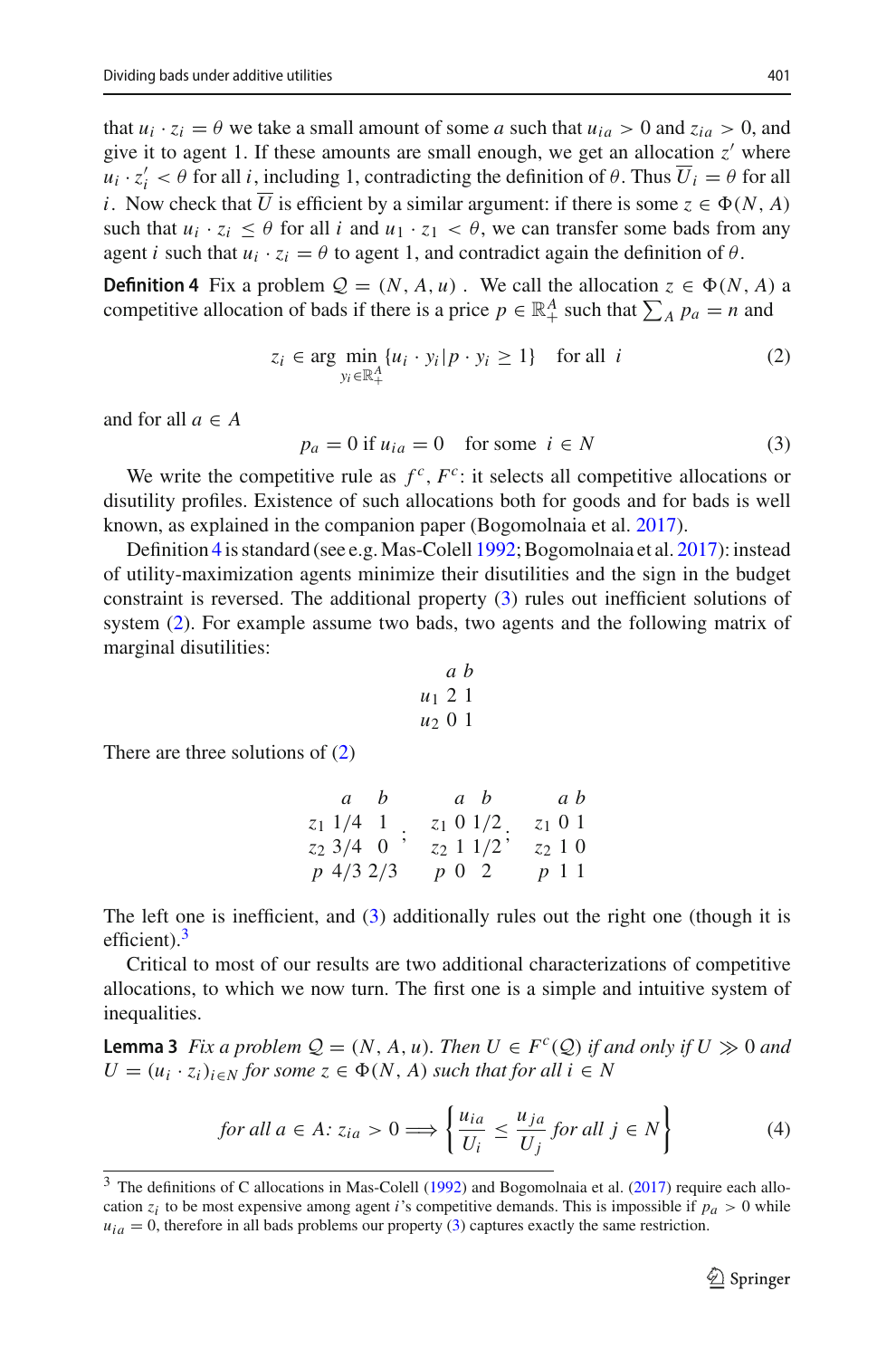*Proof* Fix  $Q$ , *U*, *z* meeting [\(4\)](#page-6-4) and  $U \gg 0$  and check that *z* is a competitive allocation. Define  $A^0 = \{a \in A | u_{ia} = 0 \text{ for some } i \in N\}$  and set  $p_a = 0$  for those bads. By [\(4\)](#page-6-4) the bads in  $A^0$  can only be eaten by agents who don't mind them:  $z_{ia} > 0 \Longrightarrow u_{ia} = 0$ . We set  $p_a = \frac{u_{ia}}{U_i}$  for all *i* who eat some *a*. This implies  $p \cdot z_i = 1$  for all *i*. For all *a* such that  $z_{ia} = 0$  we have  $\frac{u_{ia}}{U_i} \ge p_a$ : therefore  $z_i$  is agent *i*'s Walrasian demand at price *p*, and *z* is a competitive allocation.

Conversely we fix a competitive allocation *z* with competitive price  $p$ . Inequality  $U \gg 0$  holds because agent *i* must buy some bad *a* with  $p_a > 0$ , and by [\(3\)](#page-6-1)  $u_{ia} > 0$ . For a bad *a* with zero price [\(4\)](#page-6-4) holds because by [\(2\)](#page-6-2) such a bad can be consumed only by agents *i* with  $u_{ia} = 0$ . Denote by  $A^*$  the set of bads *a* with  $p_a > 0$ . Since  $z_i$  is *i*'s demand at price *p*, bads from *A*<sup>∗</sup> consumed by *i* minimize the ratio  $\frac{u_{ia}}{p_a}$  over *A*<sup>∗</sup>; denote this minimal value by  $\pi_i$ . We have:  $\sum_{a \in A^*} u_{ia} z_{ia} = \pi_i (\sum_{a \in A^*} p_a z_{ia}) \Longrightarrow \pi_i = U_i$ .<br>So  $\frac{u_{ia}}{U_i} = p_a$  whenever *i* consumes *a* and  $\frac{u_{ib}}{U_i} \ge p_b$  if *i* does not eat any *b*; this yields [\(4\)](#page-6-4) for bads from  $A^*$ . Note that this argument also implies that for a given competitive allocation *z* the competitive price *p* is unique.

The next result is a geometric representation of competitive allocations. Recall the well known result by Eisenberg and Gal[e](#page-22-6) [\(1959](#page-22-6)) about the division of goods. The Competitive utility profile is the unique maximizer of the Nash product  $\mathcal{N}(U) = \prod_{i \in N} U_i$ in  $\Psi(Q)$ . This geometric characterization extends for bads in a non-trivial way. Given  $Q$  we call *U* a *critical point of the Nash product in*  $\Psi(Q)$  if  $U \in \Psi(Q)$ ,  $U \gg 0$ , and the hyperplane supporting the upper contour of  $\mathcal N$  at  $U$  supports  $\Psi(\mathcal Q)$  as well. Such critical points include the strictly positive local maxima, local minima, and saddle-points of  $\mathcal N$  in  $\Psi(\mathcal Q)$ .

<span id="page-7-0"></span>**Proposition 1** *Fix a problem*  $Q = (N, A, u)$ *. The Competitive disutility profiles are exactly all the critical points of the Nash product*  $\mathcal N$  *in*  $\Psi^{eff}(\mathcal{Q})$ *.* 

A more general version of this result is proven in Bogomolnaia et al[.](#page-22-8) [\(2017](#page-22-8)), to which we refer the reader. Proposition [1](#page-7-0) can also be proved directly by observing that the first-order conditions of criticality are equivalent to inequalities [\(4\)](#page-6-4).

A consequence of Definition [3](#page-5-2) and Proposition [1](#page-7-0) is that both rules  $F^{eg}$ ,  $F^c$  are "welfarist", in the sense that the utility profiles they choose are entirely determined by the set of feasible utilities.

The geometry behind the competitive and Egalitarian rules is illustrated by Fig. [1,](#page-8-1) which depicts the Competitive and Egalitarian disutility profiles for a division problem *Q* with two agents and two bads and the following marginal disutility matrix.

$$
\begin{array}{cc}\n & a & b \\
u_1 & 10 & 6 \\
u_2 & 5 & 1\n\end{array}
$$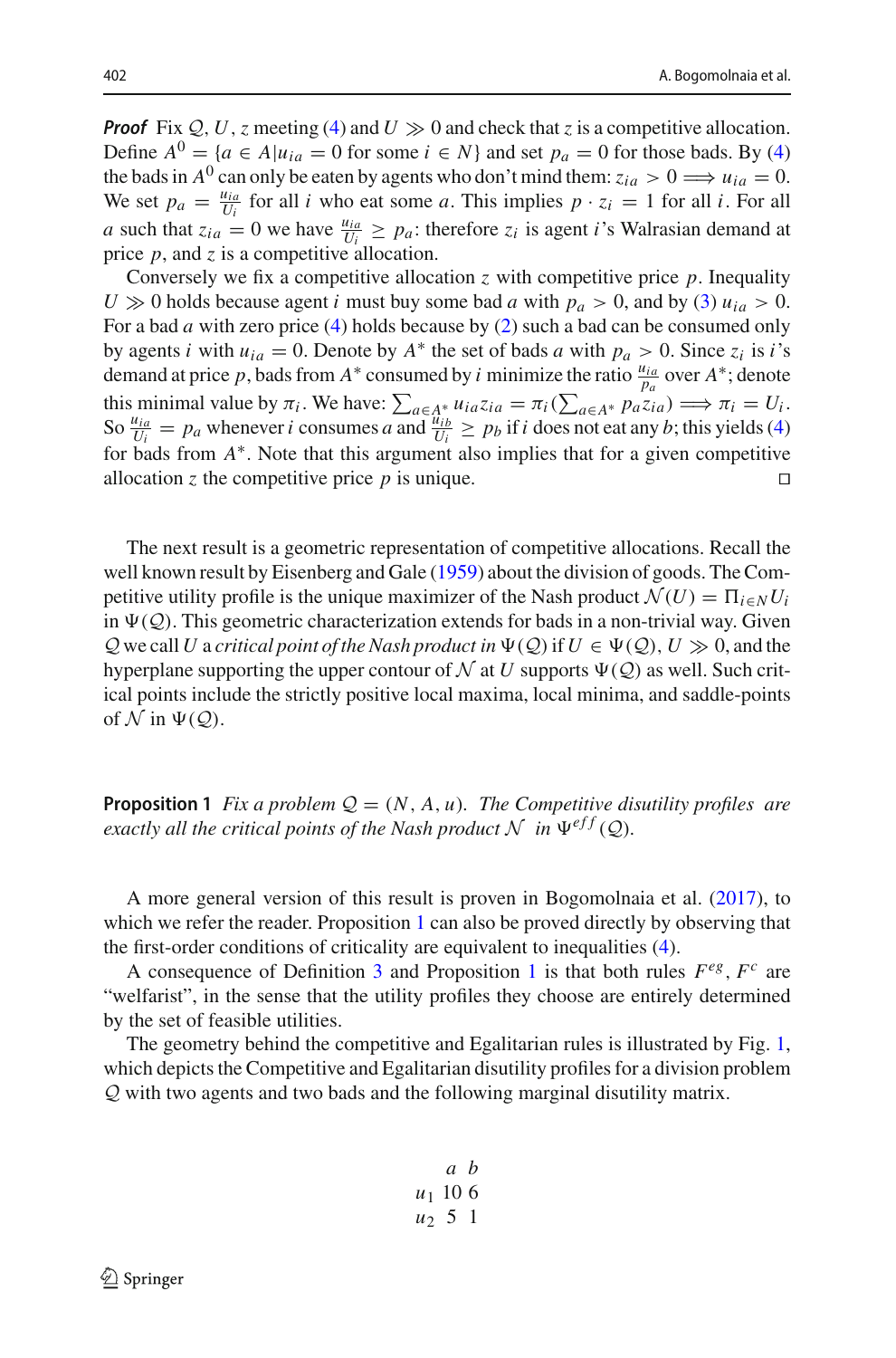

<span id="page-8-1"></span>**Fig. 1** The grey polytope is the set of  $\Psi(\mathcal{Q})$ . The blue circle and the blue square depict  $F^c(\mathcal{Q})$  and  $F^{eg}(\mathcal{Q})$ , respectively; the gray point corresponds to the equal split. The hyperbolas are the level curves of *N* (color figure online)

The egalitarian and competitive divisions (both unique in this example) are:

$$
z^{eg} = z_1 \frac{a}{24/35} 0; \quad z^c = \frac{z_1}{z_2} \frac{3/5}{2/5} 0
$$
  

$$
z_2 \frac{11/35}{1} 1 \qquad \frac{z^c}{p} \frac{z}{5/3} \frac{1}{1/3}
$$

At  $F^c(Q)$  the level curve of  $\mathcal{N}(U)$  touches  $\Psi^{eff}(Q)$  (the South-West boundary of  $\Psi(\mathcal{Q})$ ) from inside, see Fig. [1.](#page-8-1) This means that  $U^c$  is a critical point of N but not a global extremum.

## <span id="page-8-0"></span>**5 Multiple competitive divisions**

In the above example in Sect. [4](#page-5-0) the competitive rule is single valued. The simplest illustration of the unpalatable multiplicity issue has two agents and two bads:

$$
\begin{array}{cccc}\n & a & b & a & b & a & b \\
a_1 & 1 & 2 & z^{c_1} = \frac{z_1}{z_2} & \frac{1}{2} & \frac{1}{4} & \frac{1}{4} & z^{c_2} = \frac{z_1}{z_2} & \frac{1}{2} & 0 & 0 \\
a_2 & 3 & 1 & 2 & 2 & 0 & 0 & 0 \\
a_3 & 1 & 2 & 2 & 3 & 4 & 0 & 0 \\
a_4 & 3 & 1 & 2 & 3 & 0 & 0 \\
a_5 & 3 & 1 & 2 & 0 & 0 & 0 \\
a_6 & 3 & 1 & 2 & 0 & 0 & 0 \\
a_7 & 3 & 1 & 2 & 0 & 0 & 0 \\
a_8 & 3 & 1 & 2 & 0 & 0 & 0 \\
a_9 & 3 & 1 & 2 & 0 & 0 & 0 \\
a_1 & 3 & 1 & 2 & 0 & 0 & 0 \\
a_1 & 3 & 1 & 2 & 0 & 0 & 0 \\
a_2 & 3 & 1 & 2 & 0 & 0 & 0 \\
a_3 & 3 & 1 & 2 & 0 & 0 & 0 \\
a_4 & 3 & 1 & 2 & 0 & 0 & 0 \\
a_5 & 3 & 1 & 2 & 0 & 0 & 0 \\
a_6 & 3 & 1 & 2 & 0 & 0 & 0 \\
a_7 & 3 & 1 & 2 & 0 & 0 & 0 \\
a_8 & 3 & 1 & 2 & 0 & 0 & 0 \\
a_9 & 3 & 1 & 2 & 0 & 0 & 0 \\
a_1 & 3 & 1 & 2 & 0 & 0 & 0 \\
a_1 & 3 & 1 & 2 & 0 & 0 & 0 \\
a_2 & 3 & 1 & 2 & 0 & 0 & 0 \\
a_1 & 3 & 1 & 2 & 0 & 0 & 0 \\
a_2 & 3 & 1 & 2 & 0 & 0 & 0 \\
a_1 & 3 & 1 & 2 & 0 & 0 & 0 \\
a_2 & 3 & 1 & 2 & 0 & 0 & 0 \\
a_1 & 3 & 1 & 2 & 0 & 0 & 0 \\
a_2 & 3 & 1 & 2 & 0 & 0 & 0 \\
a_1 & 3 & 1 & 2 & 0 & 0 & 0 \\
a_2 & 3 & 1 & 2 & 0 & 0 & 0 \\
a_2 & 3 & 1
$$

 $\mathcal{D}$  Springer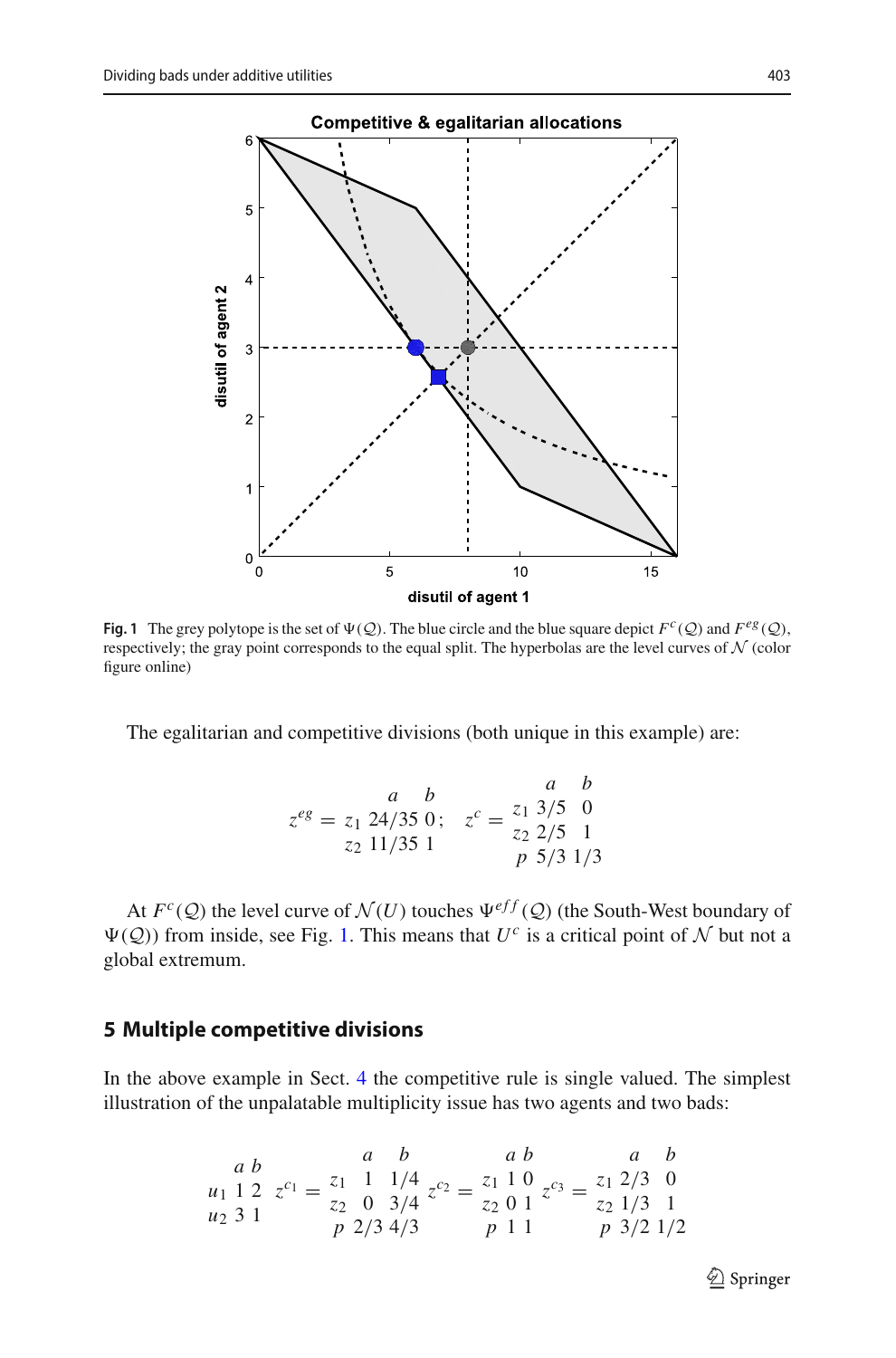

<span id="page-9-1"></span>Fig. 2 Multiple competitive disutility profiles for bads (blue dots) (color figure online)

See Fig. [2.](#page-9-1) Note that at  $z^{c_1}$  agent 1 gets only his Fair Share utility level, while agent 2 grabs all the surplus above equal split; at  $z^{c_3}$  agents 1 and 2 exchange roles.

<span id="page-9-0"></span>Our first main result evaluates the extent of the multiplicity issue.

**Theorem 1** *For any problem Q with bads:*

- (i) The set  $F^c(Q)$  of competitive utility profiles is finite.
- (ii) *For general*  $n = |N|, m = |A|, |F^c(Q)|$  *can be as high as*  $2^{\min\{n,m\}} 1$ *.*
- (iii) *For*  $n = 2$  *t* he upper bound on  $|F^c(Q)|$  is  $2m 1$ .
- (iv) *For*  $m = 2$  *the upper bound on*  $|F^c(Q)|$  *is*  $2n 1$ *.*

Theorem [1](#page-9-0) has important consequences for practical implementation of the Competitive rule. If we divide goods, the outcome of  $f^c$  can be computed in a reasonable time: there is an algorithm Vaziran[i](#page-22-21) [\(2007](#page-22-21)) polynomial in the size of the problem  $n + m$ . Item (ii) leaves no hope for existence of such an algorithm for computing *all* competitive allocations of bads since the number of such allocations itself can be exponential.

Can we compute all the outcomes of  $F<sup>c</sup>$  in polynomial time if one of the parameters *n* or *m* is fixed? For *n* or *m* equal to 2 the answer is positive: items (iii) and (iv) show that for  $2 \times m$  or  $n \times 2$  problems  $|F^c(Q)|$  is bounded by a linear function of the size, and the proof provides a polynomial algorithm. For general *n* and *m* we leave this important question open. Another open question is the existence of an algorithm for computing some particular single-valued selection of  $F<sup>c</sup>$  in polynomial time, when both *n* and *m* are large.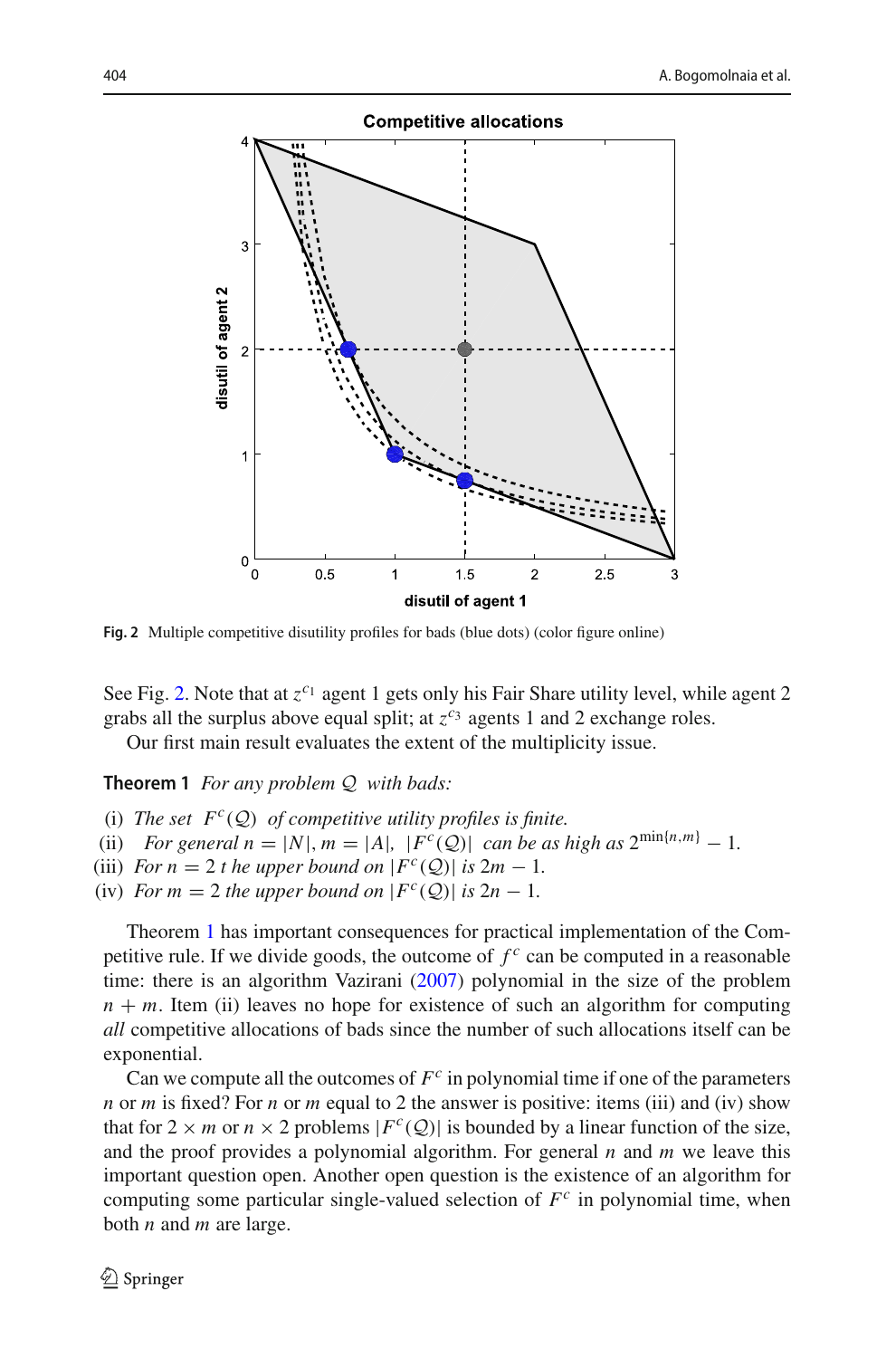A by-product of our proofs is that  $|F^c(Q)|$  is odd on an open dense subset of the problems where  $n = 2$  and/or  $m = 2$ : see the last paragraph of Sects. [5.3.1](#page-11-0) and [5.4](#page-13-0) respectively. A very plausible conjecture is that this is true as well for any *n*, *m*.

Another widely open problem is to find restrictions on the marginal disutility matrix ensuring that *F<sup>c</sup>* is single-valued. And if disutilities are generated by a simple random process, how likely is it that  $F^c$  is multi-valued?

#### **5.1 Proof of Theorem [1](#page-9-0)**

*Overview* Item (i) is an easy corollary of Lemma [1](#page-4-0) and the characterization of  $F^c(Q)$ in Lemma [3.](#page-6-5) The proof also implies a simple exponential upper bound on  $|F^c(Q)|$ . Item (ii) is proved by an example. The longer proofs of statements (iii) and (iv) rely on the fact that for  $n = 2$  a problem is entirely described by the sequence of ratios  $\frac{u_{1a}}{u_{2a}}$ , and for  $m = 2$  by the sequence of ratios  $\frac{u_{ia}}{u_{ib}}$ . This allows a closed form description of all competitive allocations.

#### **5.1.1 Statement (i)**

Fix Q and recall from Lemmas [1](#page-4-0) and [3](#page-6-5) that each  $U \in F^c(Q)$  is strictly positive and achieved by some  $z \in f^c(Q)$  such that  $\Gamma(z)$  is a forest. There are finitely many (bipartite) forests in  $N \times A$  therefore it is enough to check that to each forest  $\Gamma$ corresponds at most one *U* in  $F^c(Q)$ . The number of bipartite forests on  $n + m$ vertices is bounded by  $2^{(n+m)\log_2(nm)4}$  $2^{(n+m)\log_2(nm)4}$  $2^{(n+m)\log_2(nm)4}$  and we get a simple exponential upper bound on the number of distinct Competitive allocations.

Consider a tree *T* in  $\Gamma$  with vertices  $N_0$ ,  $A_0$ . If agents *i*,  $j \in N_0$  are both linked to  $a \in A_0$ , system [\(4\)](#page-6-4) implies that  $U_i$ ,  $U_j$  are proportional to  $u_{ia}$ ,  $u_{ja}$ . Repeating this observation along the paths of *T* we see that the profile  $(U_i)_{i \in N_0}$  is determined up to a multiplicative constant. Now in total the agents in  $N_0$  consume exactly  $A_0$  so by efficiency we cannot have two distinct  $(U_i)_{i \in N_0}$  meeting [\(4\)](#page-6-4).<sup>[5](#page-10-1)</sup>

#### **5.2 Statement (ii)**

Consider the following example with *n* agents and  $n - 1$  bads. The first  $(n - 1)$  agents are *single-minded*, each over a different bad. The last agent *n* is *flexible*, he dislikes all bads equally

<span id="page-10-0"></span><sup>4</sup> Because we know that there are at least *<sup>m</sup>* and at most *<sup>n</sup>* <sup>+</sup> *<sup>m</sup>* <sup>−</sup> 1 edges in the graph and there are *nm* options to trace each edge.

<span id="page-10-1"></span><sup>5</sup> Note that the finiteness result holds even if we drop requirement [\(3\)](#page-6-1) in Definition [4](#page-6-0) but still insist that a competitive allocation must be efficient. If  $A^0$  is the set of bads *a* such that  $u_{ia} = 0$  for some *i*, then some items in  $A^0$  can have a positive price, and be eaten by agents who do not mind them, eat only in  $A^0$ , and enjoy a disutility of zero; while the other bads in *A*<sup>0</sup> have zero price, are also eaten by agents who do not mind them but those agents eat also some real bads in  $A \setminus A^0$ . For each such partition of  $A^0$  there are finitely many competitive disutility profiles.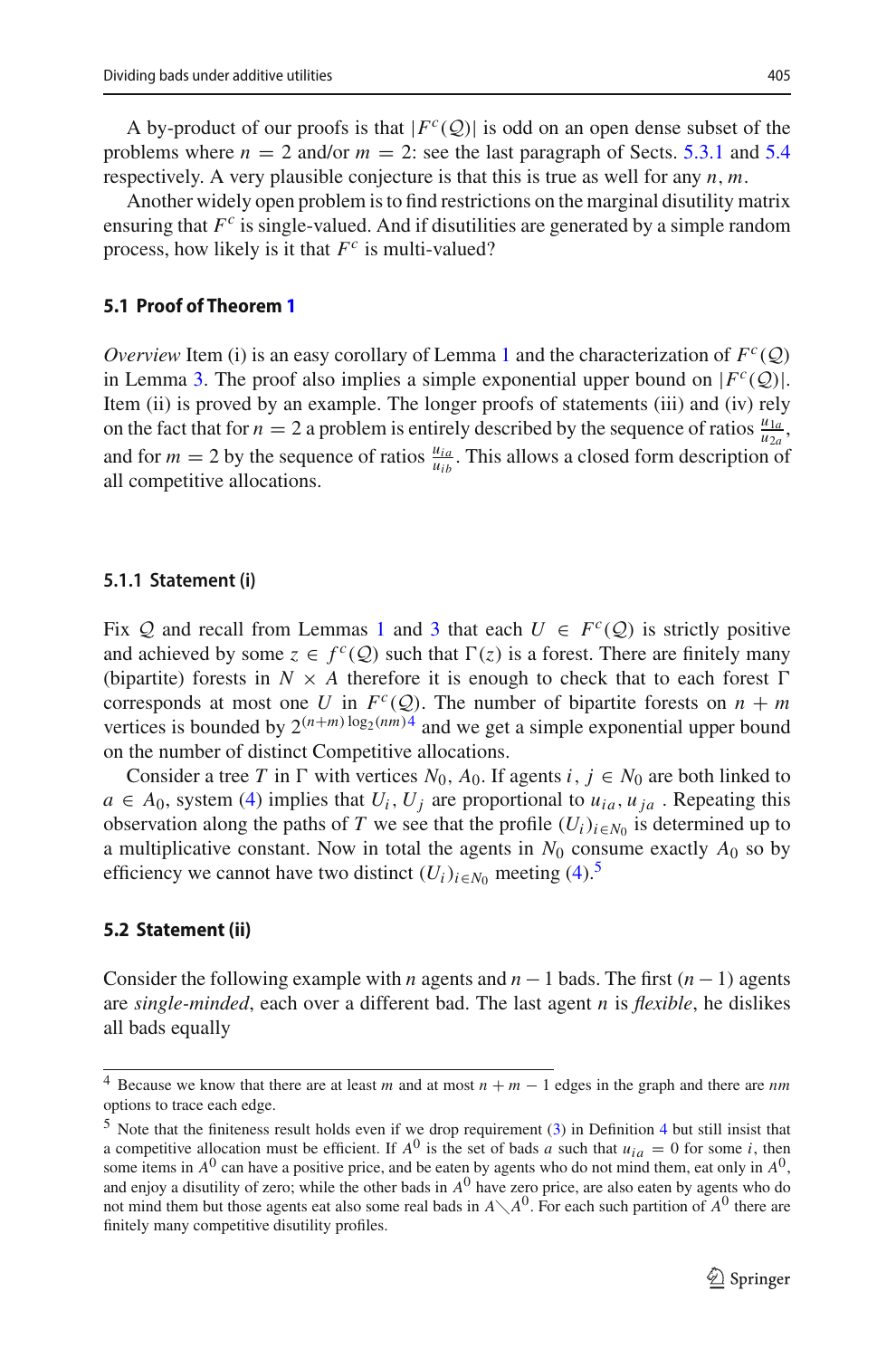|                   |  | bad $a_1 a_2 \cdots a_{n-1}$ |
|-------------------|--|------------------------------|
| $u_1$ 1 3 3 3     |  |                              |
| $u_2$ 3 1 3 3     |  |                              |
| $\cdots$ 3 3 1 3  |  |                              |
| $u_{n-1}$ 3 3 3 1 |  |                              |
| $u_n$ 1 1 1 1     |  |                              |

The symmetric allocation, where each single-minded agent receives  $\frac{n-1}{n}$  units of his bad while the flexible agent *n* eats  $\frac{1}{n}$ -th of each bad is competitive at the uniform price  $\frac{n}{n-1}$  for each bad: the flexible agent *n* gets no benefit above his equal split share. However there are many more competitive divisions, all with different utility profiles, and breaking at least partially the above symmetry.

Recall that for any  $S \subseteq A$  the vector  $e^S \in \mathbb{R}^A$  has  $e_a^S = 1$  if  $a \in S$  and zero otherwise. Fix a non-empty subset *T* of  $\{1, 2, ..., n-1\}$  and check that the allocation

$$
z_i = \frac{|T|}{|T|+1} e^{a_i} \text{ for } i \in T; \quad z_j = e^{a_j} \text{ for } j \in \{1, 2 \dots n-1\} \setminus T; \quad z_n = \frac{1}{|T|+1} e^{\{a_i, i \in T\}}
$$
(6)

is competitive for the prices  $p_{a_i} = \frac{|T|+1}{|T|}$  for  $i \in T$  and  $p_{a_j} = 1$  for  $j \in \{1, 2, ..., n-1\}$ 1} \ *T*. In particular agent *n*'s disutility varies from  $\frac{1}{2}$  to  $\frac{n-1}{n}$ . We could have chosen any other subset *T*. Thus there are at least  $2^{n-1} - 1$  different competitive allocations and *ii*) is proven for  $m = n - 1$ .

To adapt the construction above for  $n - 1 > m$  we add enough  $n - 1 - m$  copies of agent *n*. For the case  $n - 1 < m$  we split the bad  $a_{n-1}$  into  $m - n + 2$  identical pieces (the vector disutilities for each piece is  $1/(m - n + 2)$  of the initial vector). We omit the details.

#### **5.3 Statement (iii) and the structure of competitive allocations for** *<sup>n</sup>* **<sup>=</sup> <sup>2</sup>**

We fix  $Q = (\{1, 2\}, A, u)$ . We label the bads by  $k \in \{1, \ldots, m\}$  so that the ratios  $\frac{u_{1k}}{u_{2k}}$ increase weakly in *k*, with the convention  $\frac{1}{0} = \infty$ .

### <span id="page-11-0"></span>**5.3.1 The sequence of ratios increases strictly**

We first prove (iii) under this assumption. Efficiency implies that if agent 1 eats some *k* and 2 some *k*<sup> $\prime$ </sup>, then  $k \leq k'$ . Hence all the efficient allocations *z* are of the following form

|  |  | bad $1 \ 2 \cdots k-1 \ k \ k+1 \cdots m$ |  |  |
|--|--|-------------------------------------------|--|--|
|  |  | $z_1$ 1 1 1 1 $x$ 0 0 0                   |  |  |
|  |  | $z_2$ 00 0 0 1 - x 1 1 1                  |  |  |

We call such an allocation a *k*-*split*. For  $x \in (0, 1)$  the *k*-*split* is strict; if  $x = 1$  we call this allocation the  $k/k + 1$ -cut. Disutility profiles of  $k/k + 1$ -cuts are peak points of  $\Psi^{eff}(\mathcal{Q})$ ; *k*-splits correspond to 1-dimensional faces of  $\Psi^{eff}(\mathcal{Q})$ .

<span id="page-11-1"></span>**Lemma 4** Denote  $\sum_{1}^{k} u_{1\ell}$  by  $U_1(k)$  and  $\sum_{k}^{m} u_{2\ell}$  by  $U_2(k)$ .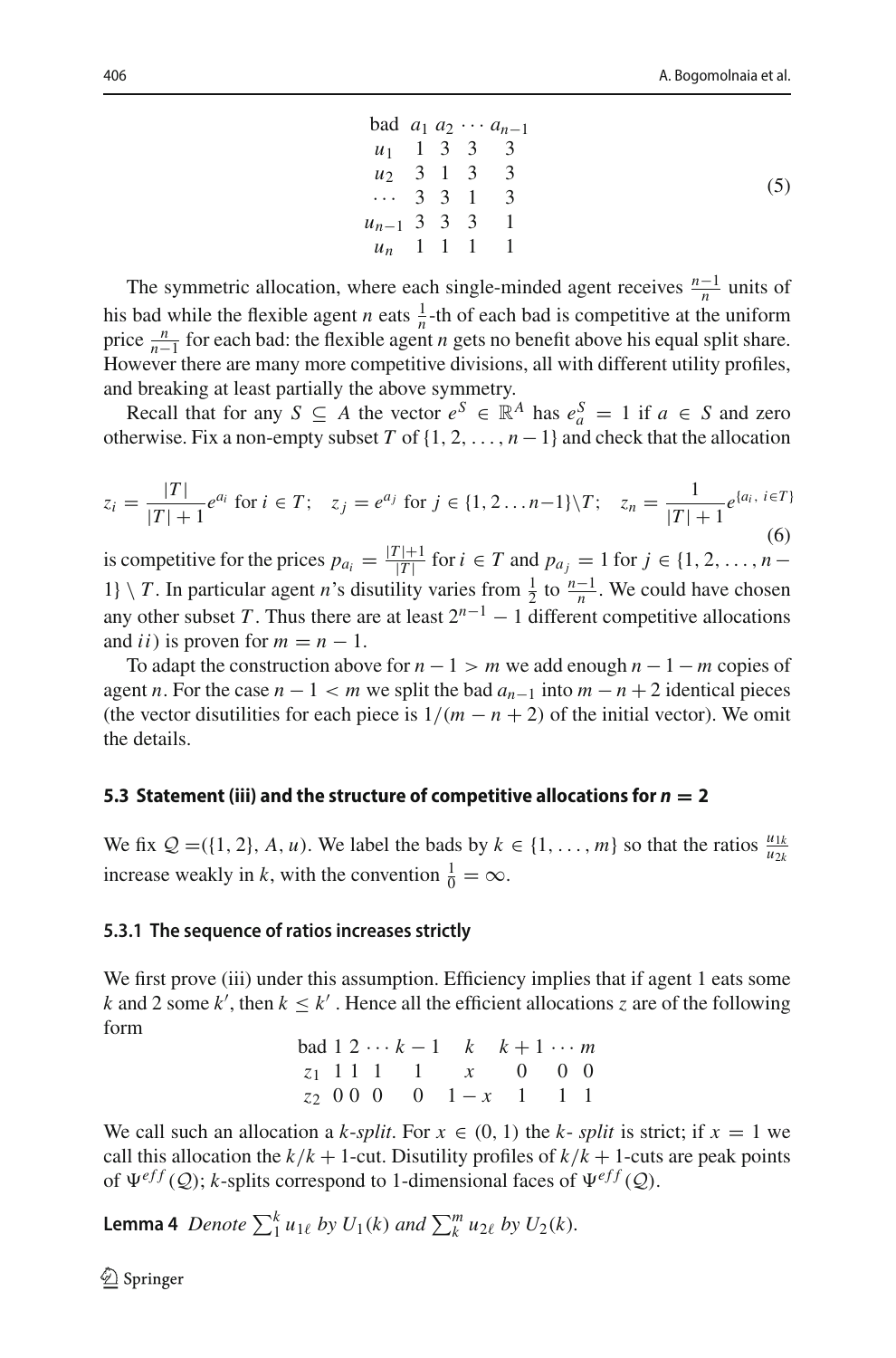(i) *Then the k/k* + 1 *cut is in*  $f^c(Q)$  *if and only if* 

<span id="page-12-0"></span>
$$
\frac{u_{1k}}{u_{2k}} \le \frac{U_1(k)}{U_2(k+1)} \le \frac{u_{1(k+1)}}{u_{2(k+1)}}\tag{7}
$$

(ii) *A strict k-split is competitive for some*  $x \in (0, 1)$  *iff* 

<span id="page-12-1"></span>
$$
\left| \frac{U_1(k-1)}{u_{1k}} - \frac{U_2(k+1)}{u_{2k}} \right| < 1 \tag{8}
$$

*For a fixed k there is at most one such x.*

Statement (iii) of Theorem [1](#page-9-0) follows from Lemma [4:](#page-11-1)  $|f^{c}(Q)|$  is at most  $2m - 1$ , because the maximal number of  $k/k + 1$ -cuts and *k*-split allocations is respectively *m* − 1 and *m*.

Lemma [4](#page-11-1) can be deduced from the geometric characterization of competitive allocations in Proposition [1.](#page-7-0) We will prove it directly.

*Proof* By Lemma [3,](#page-6-5) the  $k/k + 1$ -cut is competitive iff the system [\(4\)](#page-6-4) holds. Since the sequence  $\frac{u_{1k}}{u_{2k}}$  is increasing, [\(4\)](#page-6-4) reduces to two inequalities:  $\frac{u_{1k}}{U_1(k)} \leq \frac{u_{2k}}{U_2(k+1)}$  for the demand of agent 1 and  $\frac{u_{2(k+1)}}{U_2(k+1)} \leq \frac{u_{1(k+1)}}{U_1(k)}$  for agent 2. Combining them we get [\(7\)](#page-12-0).

Consider a strict *k*-split allocation, where agent 1 gets a fraction  $x \in (0, 1)$  of a bad *k*. Again, by the increasing property, the system [\(4\)](#page-6-4) reduces to just one equality, which comes from the fact that *k* belongs to the demand of both agents:  $\frac{u_{1k}}{U_1} = \frac{u_{2k}}{U_2}$ , i. e,

$$
\frac{u_{1k}}{U_1(k-1) + xu_{1k}} = \frac{u_{2k}}{U_2(k+1) + (1-x)u_{2k}}.
$$

Thus there is a competitive *k*-split iff this equation has the solution  $x \in (0, 1)$ . This condition is equivalent to (8) condition is equivalent to [\(8\)](#page-12-1). 

Finally we give an example where this bound is achieved. With the notation  $(x)_+$  =  $max{x, 0}$  we set:

$$
u_{1k} = 2^{(k-2)+}
$$
 for  $1 \le k \le m-1$ ;  $u_{1m} = 2^{m-2} + 1$   
\n $u_{21} = 2^{m-2} + 1$ ;  $u_{2k} = 2^{(m-1-k)+}$  for  $2 \le k \le m$ 

Check first  $U_1(k-1) = u_{1k}$  and  $U_2(k+1) = u_{2k}$  for  $2 \le k \le m-1$ ; also  $U_2(2) =$  $U_1(m-1) = 2^{m-2} < u_{1} = u_{1m}$  so [\(8\)](#page-12-1) holds for all *k*. Next  $\frac{U_1(k)}{U_2(k+1)} = \frac{u_{1(k+1)}}{u_{2k}}$  for  $2 \le k \le m-2$ , so that [\(7\)](#page-12-0) is clear for such k. And (7) holds as well for  $k = 1, m-1$ . This example is clearly robust: small perturbations of the disutility matrix preserve  $|F^c(Q)|$ .

We check now that  $|F^c(Q)|$  is odd for almost all *u*. Recall that  $F^c(Q)$  is the set of critical points of the Nash product in  $\Psi^{eff}(Q)$ . Excluding the set of disutility profiles *u* such that  $\frac{U_1(k-1)}{u_{1k}} - \frac{U_2(k+1)}{u_{2k}}| = 1$  (see [\(8\)](#page-12-1)), it follows that the  $k/k + 1$  cut is competitive if and only if it is a local minimum of  $N$ . On the other hand the disutility profile of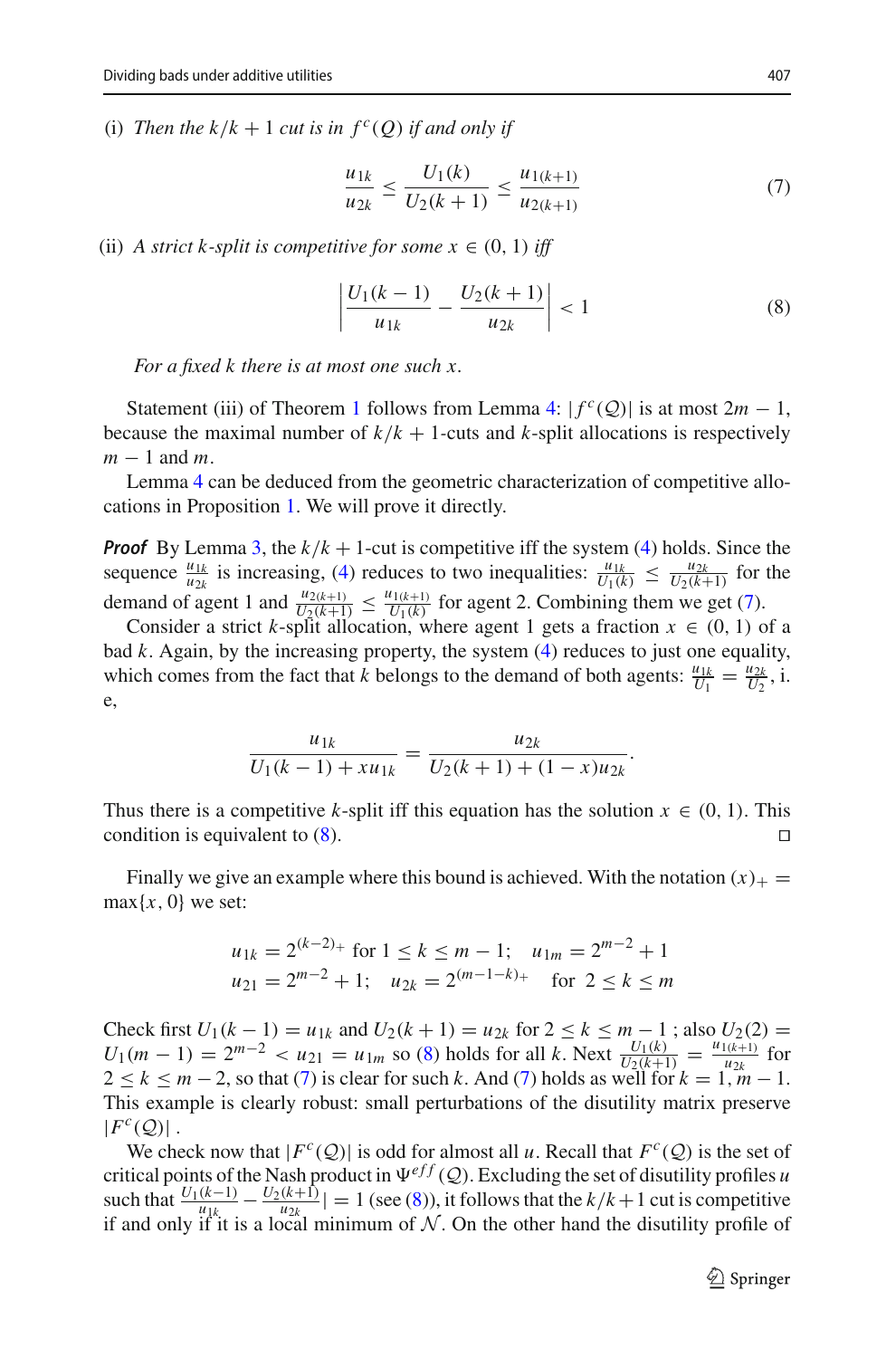a *k*-split allocation is a one-dimensional face of  $\Psi^{eff}(Q)$ , and is competitive if and only if it is a local maximum of  $N$ . Then the statement follows from the fact that if a continuous non-negative function on the interval is zero at the end-points, the number of its local maxima exceeds the number of its local minima (different than the end-points) by one: the extrema alternate and the closest to the end-points are the maxima.

Note that the above argument implies that in a typical problem with two agents, if  $|F^{c}(Q)| = 1$  then the competitive allocation is a  $k/k + 1$ -split, and if  $|F^{c}(Q)| \geq 2$ , at least one *k*-cut allocation is competitive.

#### <span id="page-13-2"></span>**5.3.2 The sequence of ratios is not strictly increasing**

If  $\frac{u_{1k}}{u_{2k}} = \frac{u_{1(k+1)}}{u_{2(k+1)}}$  for some *k*, then we can clearly merge bads *k* and  $k + 1$  into a bad  $k^*$ with disutilities  $u_{ik}$ ∗ =  $u_{ik} + u_{i(k+1)}$  without changing the feasible set  $\Psi(\mathcal{Q})$ . Since  $F^c$ is completely determined by  $\Psi(Q)$  (see Proposition [1\)](#page-7-0), the set of competitive disutility profile is invariant with respect to such merging. Thus when we successively merge all the bads sharing the same ratio  $\frac{u_{1k}}{u_{2k}}$ , the number  $|F^c(Q)|$  does not change, and we reach a problem with fewer bads where the ratios  $\frac{u_{1k}}{u_{2k}}$  increase strictly in *k*, for which statement (iii) is already proved.

## <span id="page-13-0"></span>**5.4 Statement (iv) and the structure of competitive allocations for** *<sup>m</sup>* **<sup>=</sup> <sup>2</sup>**

Though the set of efficient allocations for two bads does not have such a simple one-dimensional structure as in the case of  $n = 2$  just discussed, the set of efficient envy-free allocations can be easily described. This allows to characterize competitive allocations for  $m = 2$  in a closed form.

We fix  $Q = (N, \{a, b\}, u)$  and label the agents  $i \in \{1, ..., n\}$  in such a way that the ratios  $\frac{u_{ia}}{u_{ib}}$  increase weakly in *i*.

For  $2 \le i \le n - 1$  we call an allocation *z* an *i*-*split* if there are two numbers *x*, *y* such that

<span id="page-13-1"></span>
$$
z_j = \left(\frac{1-x}{i-1}, 0\right) \quad \text{for } j \le i-1 \; ; z_j = \left(0, \frac{1-y}{n-i}\right) \quad \text{for } j \ge i+1 \quad (9)
$$

$$
z_i = (x, y)
$$
 with  $0 \le x \le \frac{1}{i}$ ,  $0 \le y \le \frac{1}{n - i + 1}$ . (10)

Also, *z* is a 1-split if  $z_1 = (1, y)$  and  $z_j = \left(0, \frac{1-y}{n-1}\right)$  for  $j \ge 2$ ; and *z* is a *n*-split if  $z_n = (x, 1)$  and  $z_j = (\frac{1-x}{n-1}, 0)$  for  $j \leq n-1$ .

**Lemma 5** If the sequence  $\frac{u_{ia}}{u_{ib}}$  increases strictly, then any efficient envy-free allocations *z* is an *i*-split for some *i*. For a weakly-increasing sequence  $\frac{u_{ia}}{u_{ib}}$  the set of all *i*-split *allocations contains, utility-wise, all efficient and envy-free allocations.*

*Proof* For a strictly-increasing sequence of ratios, we have, by efficiency: for all *j*, *k*  ${z_{ja} > 0}$  and  $z_{kb} > 0$ } implies  $j \leq k$ . In particular at most one agent *i* is eating both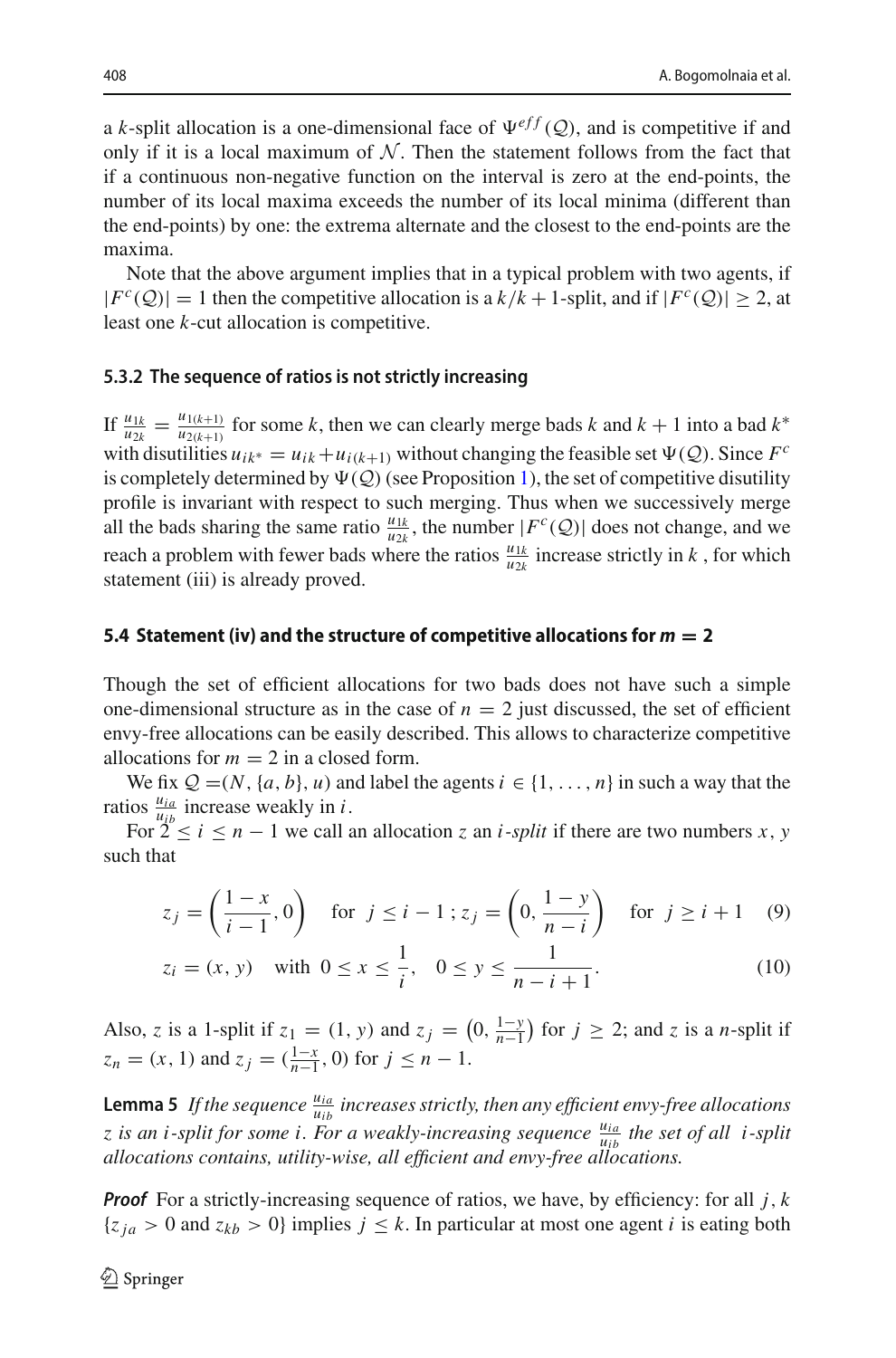bads. Let  $z_i = (x, y)$ . If agents  $j, k \le i$  do not envy each-other, they are consuming the same amount of *a*; the symmetric statement holds for  $j, k > i$  and their share of *b*; since there is a unit amount of both bads we get [\(9\)](#page-13-1). Inequalities [\(10\)](#page-13-1) follow from the fact that nobody envies *i*.

Consider an efficient and envy free allocation *z* when the sequence  $\frac{u_{ia}}{u_{ib}}$  increases only weakly, for instance  $\frac{u_{ia}}{u_{ib}} = \frac{u_{(i+1)a}}{u_{(i+1)b}}$ . We may have  $z_{(i+1)a} > 0$  and  $z_{ib} > 0$ , however we can find  $z'$  delivering the same disutility profile and such that one of  $z'_{(i+1)a}$  and  $z'_{ib}$  is zero. Indeed no envy and the fact that  $u_i$  and  $u_{i+1}$  are parallel gives  $u_i \cdot z_i = u_i \cdot z_{i+1}$  and  $u_{i+1} \cdot z_{i+1} = u_{i+1} \cdot z_i$ , from which the claim follows easily.  $\Box$ 

Define now the  $i/i + 1$ -*cut*  $z^{i/i+1}$  for  $1 \le i \le n - 1$  by:  $z_j^{i/i+1} = (\frac{1}{i}, 0)$  for  $j \le i$ , and  $z_j^{i/i+1} = (0, \frac{1}{n-i})$  for  $j \ge i + 1$ . Note that the cut  $z^{i/i+1}$  is both an *i*-split and an <br>*i*<sub>1</sub> is a little We soll an *i* sult this if it is not a surface which happens if and only if hath *i* + 1-split. We call an *i*-split *strict* if it is not a cut, which happens if and only if both *x*, *y* in [\(9\)](#page-13-1) are strictly positive.

**Lemma 6** *The cut*  $z^{i/i+1}$  *is in*  $f^c(Q)$  *iff* 

<span id="page-14-0"></span>
$$
\frac{u_{ia}}{u_{ib}} \le \frac{i}{n-i} \le \frac{u_{(i+1)a}}{u_{(i+1)b}} \quad \text{for } 1 \le i \le n-1 \tag{11}
$$

*A strict i -split is competitive for some x and y iff*

<span id="page-14-2"></span>
$$
\frac{i-1}{n-i+1} < \frac{u_{ia}}{u_{ib}} < \frac{i}{n-i} \tag{12}
$$

(with the convention  $\frac{1}{0} = \infty$ ). For any *i* at most one strict *i*-split allocation is com*petitive.*

*Proof* If  $z^{i/i+1}$  is competitive, the corresponding price is  $p = (i, n-i)$ , and the system [\(4\)](#page-6-4) reads  $\frac{u_{ja}}{i} \leq \frac{u_{jb}}{n-i}$  for  $j \leq i$ ,  $\frac{u_{jb}}{n-i} \leq \frac{u_{ja}}{i}$  for  $j \geq i+1$ , which boils down to [\(11\)](#page-14-0).

If a strict *i*-split allocation *z* is in  $f^c(Q)$ , the price must be  $p = n\left(\frac{u_{ia}}{u_{ia} + u_{ib}}, \frac{u_{ib}}{u_{ia} + u_{ib}}\right)$ and each agent must be spending exactly 1:

$$
p_a \frac{1-x}{i-1} = p_b \frac{1-y}{n-i} = p_a x + p_b y = 1
$$

which gives

<span id="page-14-1"></span>
$$
x = \frac{1}{nu_{ia}}((n-i+1)u_{ia} - (i-1)u_{ib}); y = \frac{1}{nu_{ib}}(iu_{ib} - (n-i)u_{ia})
$$
 (13)

By [\(13\)](#page-14-1), we can find *x* and *y* if and only if [\(12\)](#page-14-2) holds.

Statement *i*v) of Theorem [1](#page-9-0) immediately follows from this result since the total number of cuts  $z^{i/i+1}$  is  $n-1$  and there are at most *n* competitive (strict) *i*-split allocations.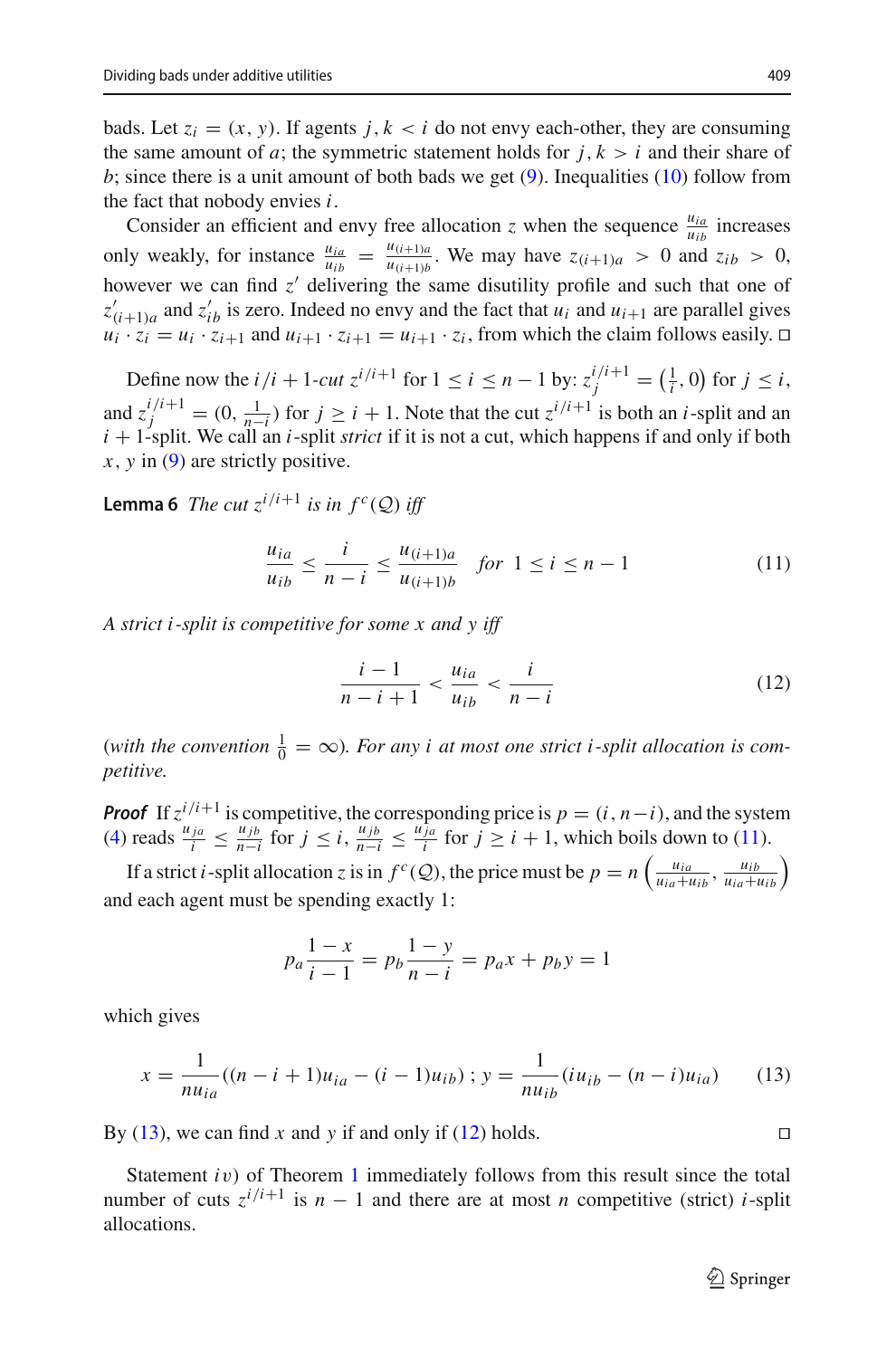An example where the bound is achieved uses any sequence  $\frac{u_{ia}}{u_{ib}}$  meeting [\(12\)](#page-14-2) for all  $i \in \{1, \ldots, n\}$ , as these inequalities imply [\(11\)](#page-14-0) for all  $i \in \{1, \ldots, n-1\}$ .

We check finally that  $|F^c(Q)|$  is typically odd. For the utility profiles such that all the inequalities [\(11\)](#page-14-0) and [\(12\)](#page-14-2) are strict, we draw the two sequences  $\frac{u_{ia}}{n-b}$  and  $\frac{i}{n-a}$  and  $\frac{i}{n-a}$  and  $\frac{i}{n-a}$  and  $\frac{i}{n-a}$  and  $\frac{i}{n-a}$  and  $\frac{i}{n-a}$  and  $\frac{i}{n-a}$  and  $\frac{i}{n-a}$  and  $\frac{i}{n-a}$  and  $\frac{i$ on the real line. Clearly the left-most and the right-most competitive allocations must be splits: if there is no competitive *i*-split allocation for  $1 \le i \le i^*$  then [\(12\)](#page-14-2) gives successively  $\frac{u_{1a}}{u_{1b}} > \frac{1}{n-1}$ , then  $\frac{u_{2a}}{u_{2b}} > \frac{2}{n-2}$ , ...,  $\frac{u_{i+a}}{u_{i+b}} > \frac{i^*}{n-i^*}$ , hence the  $i^*/i^* + 1$ -cut is not competitive. Similarly one checks that between two adjacent competitive split allocations there is exactly one competitive cut allocation.

## <span id="page-15-0"></span>**6 Impossibility results for single-valued rules**

In order to bypass the unpalatable multiplicity issue we would like to identify a normatively appealing single-valued selection from the set of competitive divisions of bads. For instance if the problem involves only two agents and/or two bads, the set of efficient and envy-free allocations has a simple line structure (as explained in the proof of Theorem [1\)](#page-9-0) with, generically, an odd number of competitive allocations, so we can choose the median allocation.

Alternatively, in problems of any size we can pick among efficient allocations the one maximizing the product of disutilities: it is competitive and generically unique (Lemmas 3, 4 in Bogomolnaia et al[.](#page-22-8) [2017](#page-22-8)).

But any selection of the C rule single-valued everywhere must fail some familiar normative requirements of regularity or solidarity. Our next two results uncover logical incompatibilities specific to the efficient and single-valued division of bads.

#### **6.1 Continuity versus envy-freeness**

Small inaccuracies in reported preferences should not dramatically affect the outcome of the rule:

**Continuity** (CONT) of the *single-valued* division rule *F*: For all *N*, *A*, the function  $u \to F(N, A, u)$  is continuous in  $\mathbb{R}_{++}^{N \times A}$ .

**Envy-freeness** (EF) of the allocation  $z \in \Phi(N, A)$  at problem  $Q$ :

$$
u_i \cdot z_i \le u_i \cdot z_j \quad \text{for all } i, j \in N
$$

As usual the set of efficient and envy-free allocations contains much more than the competitive ones. It is therefore surprising, and disappointing, that this fairly permissive test is incompatible with continuity.

<span id="page-15-1"></span>**Theorem 2** *Say we divide at least two bads between at least four agents and fix a division rule f* , *F. If F is single-valued and continuous, then f cannot be also efficient and envy-free.*

<span id="page-15-2"></span><sup>&</sup>lt;sup>6</sup> Our negative Theorem [2](#page-15-1) is stronger when we only require CONT to hold on  $\mathbb{R}_{++}^{N \times A}$ . Of course the rule  $F^{eg}$  is continuous on the entire  $\mathbb{R}^{N \times A}_{+}$ .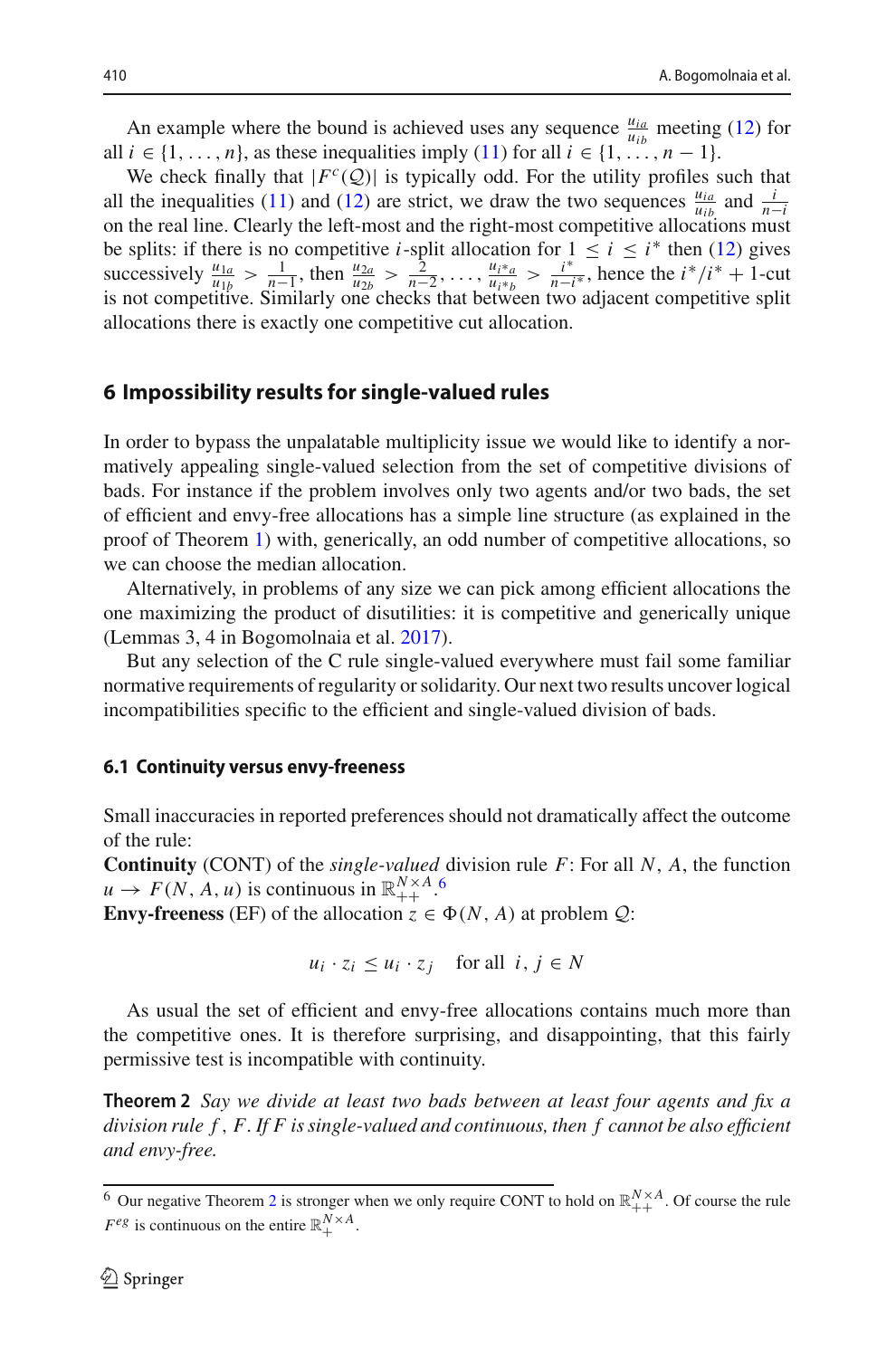<span id="page-16-2"></span>**Fig. 3** The structure of  $i/i + 1$ -cuts and *i*-splits for a general problem with four agents



Any two of the three axioms CONT, EF and efficiency are compatible. A singlevalued selection of  $f^c$  is efficient and envy-free; by this result it cannot be continuous. The rule  $F^{\text{eg}}$  is efficient and continuous, and clearly not envy-free. Finally the rule dividing equally all bads, irrespective of disutilities, $\frac{7}{1}$  $\frac{7}{1}$  $\frac{7}{1}$  is envy-free and continuous.

<span id="page-16-0"></span>We prove Theorem [2](#page-16-0) as a corollary of Proposition 2 describing the topological structure of the set *A* of efficient and envy-free allocations.

**Proposition 2** *If we divide at least two bads between at least three agents, there are problems Q where the set A of efficient and envy-free allocations, and the corre*sponding set of disutility profiles, have  $\lfloor \frac{2n+1}{3} \rfloor$  connected components.

### **6.1.1 Proof of Proposition [2](#page-16-0)**

*The case of two bads*  $\{a, b\}$  Consider a problem, where the ratios  $r_i = \frac{u_{ia}}{u_{ib}}$  increase strictly in  $i \in \{1, \ldots, n\}$ . We write  $S^i$  for the closed rectangle of *i*-split allocations (see Sect. [5.4\)](#page-13-0). The sets  $S^i \cap S^{i+1}$  intersect by the  $i/i + 1$ -cut allocation  $z^{i/i+1}$  for  $i = 1, \ldots, n-1$ , and  $S^i \cap S^j = \emptyset$  if  $|i - j| > 1$ . We saw that envy-free and efficient allocations must be in the connected union of rectangles  $B = \bigcup_{i=1}^{n} S^i$ , see Fig. [3.](#page-16-2)

Writing  $\mathcal{EF}$  for the set of envy-free allocations, we describe now the connected components of  $A = B \cap \mathcal{EF}$ . Clearly the set of corresponding disutility profiles has the same number of connected components.

We let the reader check that the cut  $z^{i/i+1} \in \mathcal{EF}$  iff it is competitive, i. e. inequalities [\(11\)](#page-14-0) hold, that we rewrite as:

<span id="page-16-4"></span>
$$
r_i \le \frac{i}{n-i} \le r_{i+1} \tag{14}
$$

If  $z^{i/i+1} \in \mathcal{EF}$  then both  $S^i \cap \mathcal{EF}$  and  $S^{i+1} \cap \mathcal{EF}$  are in the same component of *A* as  $z^{i/i+1}$ , because they are convex sets containing  $z^{i/i+1}$ . If both  $z^{i-1/i}$  and  $z^{i/i+1}$  are in  $E\mathcal{F}$ , so is the linear segment  $[z^{i-1/i}, z^{i/i+1}]$  between them; then these two cuts as well as  $S^i \cap \mathcal{EF}$  are in the same component of *A*. And if  $z^{i/i+1} \in \mathcal{EF}$  but  $z^{i-1/i} \notin \mathcal{EF}$ , then the component of *A* containing  $z^{i/i+1}$  is disjoint from any component of *A* in  $\bigcup_{i=1}^{i-1} S^j$  (if any), because  $S^i$  ∩  $\bigcup_{i=1}^{i-1} S^j = \{z^{i-1/i}\}$ ; a symmetrical statement holds if *z*<sup>*i*−1/*i*</sup> ∈  $\mathcal{EF}$  but  $z^{i/i+1} \notin \mathcal{EF}$ .

Finally if  $S^i \cap \mathcal{EF} \neq \emptyset$  while neither  $z^{i-1/i}$  nor  $z^{i/i+1}$  is in  $\mathcal{EF}$ , the convex set *S<sup><i>i*</sup> ∩  $E$  *F* is a connected component of *A*. In this case we speak of an interior component of *A*.

<span id="page-16-3"></span>**Lemma 7** *S<sup>i</sup> contains an interior component if and only if*

<span id="page-16-5"></span>
$$
\frac{i-1}{n-i+1} < r_{i-1} < r_i < r_{i+1} < \frac{i}{n-i} \tag{15}
$$

<span id="page-16-1"></span><sup>7</sup> Defined by  $f(Q) = \{z \in \Phi(N, A) | u_i \cdot z_i = \frac{1}{n} u_i \cdot e^A \text{ for all } i\}$ , to meet Pareto indifference.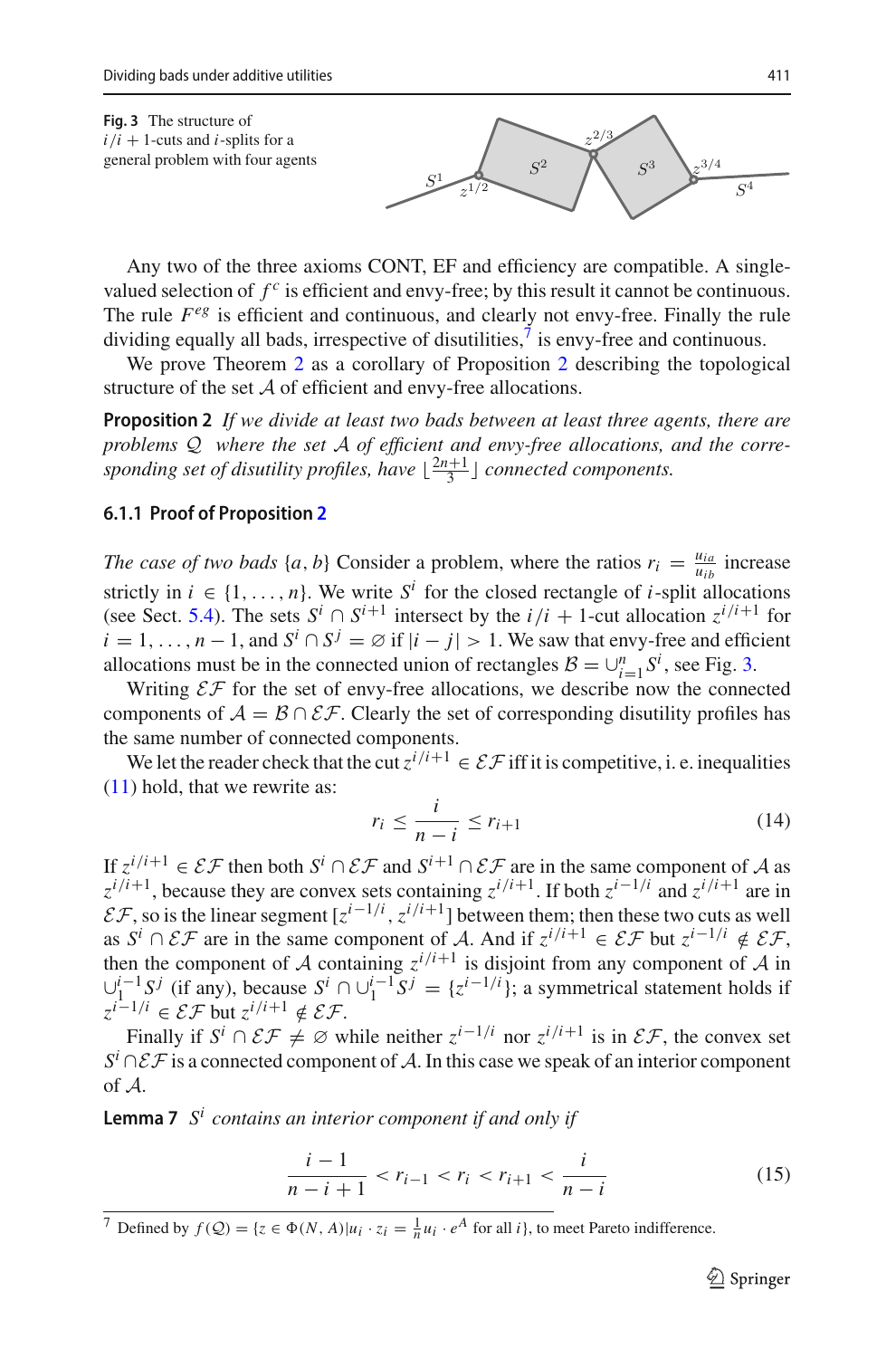*where for i*  $= 1$  *this reduces to the two right-hand inequalities, and for i*  $= n$  *to the two left-hand ones.*

Before proving Lemma [7](#page-16-3) at the end of this subsection, we describe a problem where *A* has the desired number of connected components. We choose the ratios  $r_i$  such that:

$$
\frac{3q}{n-3q} < r_{3q} < r_{3q+1} < r_{3q+2} < \frac{3q+1}{n-(3q+1)}, \quad q = 0, 1, \dots, \left\lfloor \frac{n}{3} \right\rfloor
$$

(inequalities involving  $r_i$  for  $i = 0$  or  $i > n$  must be ignored). By [\(14\)](#page-16-4) we have  $z^{i/i+1} \in \mathcal{EF}$  for  $i = 3q - 1$ , and  $1 \le q \le \lfloor \frac{n}{3} \rfloor$ , and no two of those cuts are adjacent so they belong to distinct components. Moreover by Lemma [7,](#page-16-3) *S<sup>i</sup>* contains an interior component of *A* for  $i = 3q - 2$ , and  $1 \le q \le \lfloor \frac{n+2}{3} \rfloor$ , and only those. So the total number of components of *A* is  $\lfloor \frac{n}{3} \rfloor + \lfloor \frac{n+2}{3} \rfloor = \lfloor \frac{2n+1}{3} \rfloor$  as desired. We let the reader check that we cannot reach a larger number of components.

*More than two bads* Start from a problem *Q* with two bads constructed at the previous step and use the same trick as in the proof of statement (iii) of Theorem [1](#page-9-0) (Sect. [5.3.2\)](#page-13-2): cut a bad *b* into  $m - 1$  equal pieces and call them bads  $b_1, \ldots, b_{m-1}$ . We get a new division problem  $Q'$  with *m* bads, which is equivalent to  $Q$ . In particular, the number of connected components of the set *A* is the same for both problems.

*Proof of Lemma [7](#page-16-3)* Pick  $z \in S^i$  and note first that for  $2 \le i \le n - 1$ , the envy-freeness inequalities reduce to just four inequalities: agents  $i - 1$  and  $i$  do not envy each other, and neither do agents  $i$  and  $i + 1$  (we omit the straightforward argument). Formally

<span id="page-17-0"></span>
$$
\frac{1}{r_{i+1}} \left( \frac{1}{n-i} - \frac{n-i+1}{n-i} y \right) \le x \le \frac{1}{r_i} \left( \frac{1}{n-i} - \frac{n-i+1}{n-i} y \right) \tag{16}
$$

$$
r_{i-1}\left(\frac{1}{i-1} - \frac{i}{i-1}x\right) \le y \le r_i\left(\frac{1}{i-1} - \frac{i}{i-1}x\right) \tag{17}
$$

In the (non negative) space  $(x, y)$  define the lines  $\Delta(\lambda): y = \lambda(\frac{1}{i-1} - \frac{i}{i-1}x)$  and  $\Gamma(\mu):$  $x = \mu(\frac{1}{n-i} - \frac{n-i+1}{n-i}y)$ . When  $\lambda$  varies  $\Delta(\lambda)$  pivots around  $\delta = (\frac{1}{i}, 0)$ , corresponding to  $z^{i/i+1}$ , and similarly  $\Gamma(\mu)$  pivots around  $\gamma = (0, \frac{1}{n-i+1})$ , corresponding to  $z^{i-1/i}$ . The inequalities  $(16, 17)$  $(16, 17)$  $(16, 17)$  say that  $(x, y)$  belong to the intersection of two cones: the cone  $\Delta^*$  of points between  $\Delta(r_i)$  and  $\Delta(r_{i-1})$ , and the cone  $\Gamma^*$  between  $\Gamma(\frac{1}{r_i})$  and  $\Gamma(\frac{1}{r_i+1})$  (see Fig. [4\)](#page-18-0).

Thus  $S<sup>i</sup>$  has an interior component iff the two cones have non-empty intersection (this rules out the situation depicted on Fig. [4c](#page-18-0)), but this intersection does not contain δ and γ (rules out Fig. [4b](#page-18-0)). Note that the situation when γ is above  $\Delta^*$  and δ is to the right from  $\Gamma^*$  is impossible as it would imply  $\frac{1}{n-i+1} > \frac{r_i}{i-1}$  and  $\frac{1}{i} > \frac{1}{r_i(n-i)}$ , a contradiction.

We conclude that  $S^i$  contains an interior component iff  $\gamma$  is below  $\Delta^*$  and  $\delta$  is to the left of  $\Gamma^*$  (see Fig. [4a](#page-18-0)), which is exactly the system [\(15\)](#page-16-5).

We leave to the reader proving  $(15)$  in the easier case of  $i = 1$  and  $i = n$ .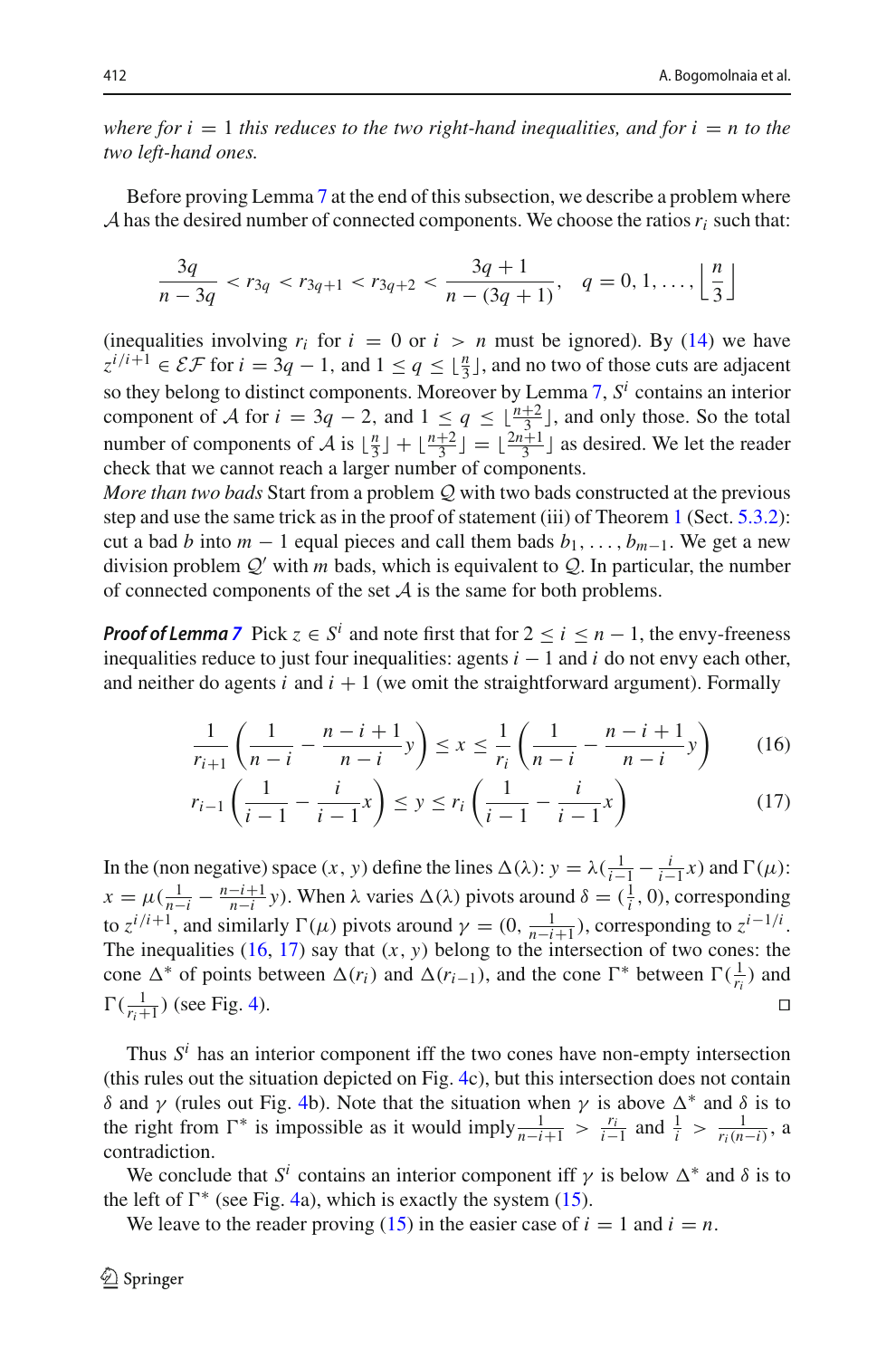

<span id="page-18-0"></span>**Fig. 4** The intersection of the cones corresponds to  $S^i \cap \mathcal{EF}$ . The leftmost figure **a** represents the only scenario, when *S<sub>i</sub>* contains the interior component: on **b** the cone  $\Gamma^*$  contains  $\delta$ , which means that the cut  $z^{i/i+1}$  is in  $\mathcal{EF}$ ; on **c** the cones do not intersect and hence  $S^i \cap \mathcal{EF} = \emptyset$ 



<span id="page-18-1"></span>**Fig. 5 a**, **b** The set *A* for problems  $Q^1$  and  $Q^2$  is marked by red. For  $Q^1$  the rule *f* selects an allocation point in the connected component around  $z^{2/3}$ . For  $\mathcal{Q}^2$  the set *A* has only one connected component which is inside  $S^1$ , so is the outcome of  $f$  (color figure online)

#### **6.1.2 Proof of Theorem [2](#page-15-1)**

Assume first  $n = 4$ ,  $m = 2$ . Fix a single-valued, efficient rule f meeting NE. Consider  $Q<sup>1</sup>$  where, with the notation in the proof of Proposition [2,](#page-16-0) we have

$$
r_1 < r_2 < \frac{1}{3} < 1 < 3 < r_3 < r_4
$$

By Lemma [7](#page-16-3) combined with  $(14)$  *A* has three components: one interior to  $S^1$  (excluding the cut  $z^{1/2}$ ), one around  $z^{2/3}$  intersecting  $S^2$  and  $S^3$ , and one interior to  $S^4$ excluding  $z^{3/4}$ , see Fig. [5a](#page-18-1).

Assume without loss that *f* selects an allocation in the second or third component just listed, and consider  $Q^2$  where  $r_1, r_2$  are unchanged but the new ratios  $r'_3, r'_4$  are

$$
r_1 < r_2 < \frac{1}{3} < r_3' < 1 < r_4' < 3
$$

Here, again by [\(14\)](#page-16-4) and [\(15\)](#page-16-5),  $A$  has a single component interior to  $S<sup>1</sup>$ , the same as in  $Q^1$ : none of the cuts  $z^{i/i+1}$  is in *A* anymore, and there is no component interior to another  $S^i$ . When we decrease continuously  $r_3$ ,  $r_4$  to  $r'_3$ ,  $r'_4$ , the allocation  $z^{1/2}$  remains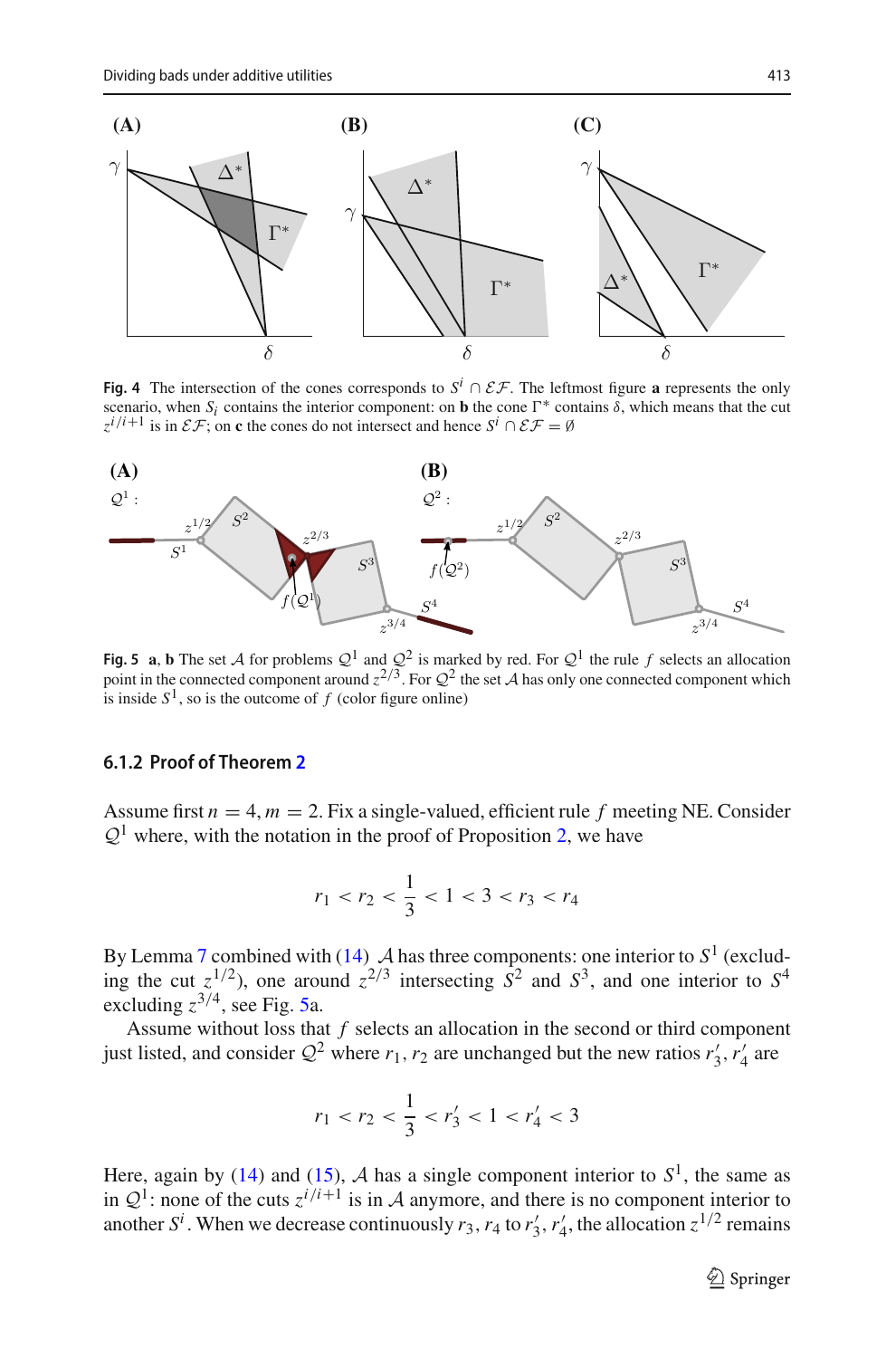outside  $A$  and the component interior to  $S<sup>1</sup>$  does not move. Therefore the allocation selected by  $f$  cannot vary continuously in the ratios  $r_i$ , or in the underlying disutility matrix *u*.

We can clearly construct a similar pair of problems to prove the statement when  $n \geq 5$  and  $m = 2$ . And for the case  $m \geq 3$  we cut one of the bads into  $m - 1$  pieces as in the proof of Proposition [2.](#page-16-0)

#### **6.2 Resouce monotonicity**

This solidarity property has played a major role in the modern fair division literature: (Moulin and Thomso[n](#page-22-22) [1988](#page-22-22); Thomso[n](#page-22-23) [2010\)](#page-22-23). To introduce it we must extend the definition of a rule to include problems where we must share  $\omega_a$  units of bad *a*, and  $\omega \in \mathbb{R}^A_{++}$ . A rule *F* in Definition [2](#page-5-1) has a canonical extension  $\widetilde{F}$  to such problems:

$$
\widetilde{F}(N, A, \omega, u) = F(N, A, \omega \cdot u)
$$
 where  $(\omega \cdot u)_{ia} = \omega_a u_{ia}$ 

It is easy to check that  $F$  is invariant to a change of units for measuring any bad  $a$ , and is the only extension of *F* with this property.

We now define, for a *single-valued* rule *F*: **Resource monotonicity** (RM): for any  $\mathcal{Q} = (N, A, \omega, u), \mathcal{Q}' = (N, A, \omega', u)$ 

$$
\omega \leq \omega' \Longrightarrow \widetilde{F}(\mathcal{Q}) \leq \widetilde{F}(\mathcal{Q}')
$$

Recall also the familiar lower bound on individual welfare corresponding to the consumption of a  $\frac{1}{n}$ *th* share of each bad:

**Fair share guarantee** (FSG): for any  $Q = (N, A, \omega, u)$ , any  $U \in F(Q)$  and any *i*, we have  $U_i \leq \frac{1}{n} u_i \cdot \omega$ .

<span id="page-19-0"></span>Both rules, Egalitarian and Competitive, meet FSG. However

**Proposition 3** *With three or more agents and two or more bads, no efficient singlevalued rule can be resource monotonic and meet Fair Share Guarantee.*

*Proof* The essence of the argument is captured by a two-person, two-bad example in Subsection 7.2 of Bogomolnaia et al[.](#page-22-8) [\(2017](#page-22-8)), that we reproduce for completion. Suppose the efficient rule *F* meets RM and FSG and consider the two-agent two-bad problem

$$
u = u1 1 4 and ω = (1, 1)
$$
  
 
$$
u2 4 1
$$
 (18)

Set  $U = F(Q)$ . Because (1, 1) is an efficient disutility profile and F is efficient, one *U<sub>i</sub>* is bounded above by 1, say  $U_1 \leq 1$ . Then consider the problem  $Q'$ , where we decrease  $\omega$  to  $\omega' = (1/9, 1)$ . Pick  $z' \in f(Q')$ . By FSG, the definition of *F*, and feasibility, we have

$$
z'_{2b} \le u_2 \cdot z'_2 \le \frac{1}{2} u_2 \cdot \omega' = \frac{13}{18} \implies z'_{1b} \ge \frac{5}{18} \implies u_1 \cdot z'_1 = U'_1 \ge \frac{10}{9} > U_1
$$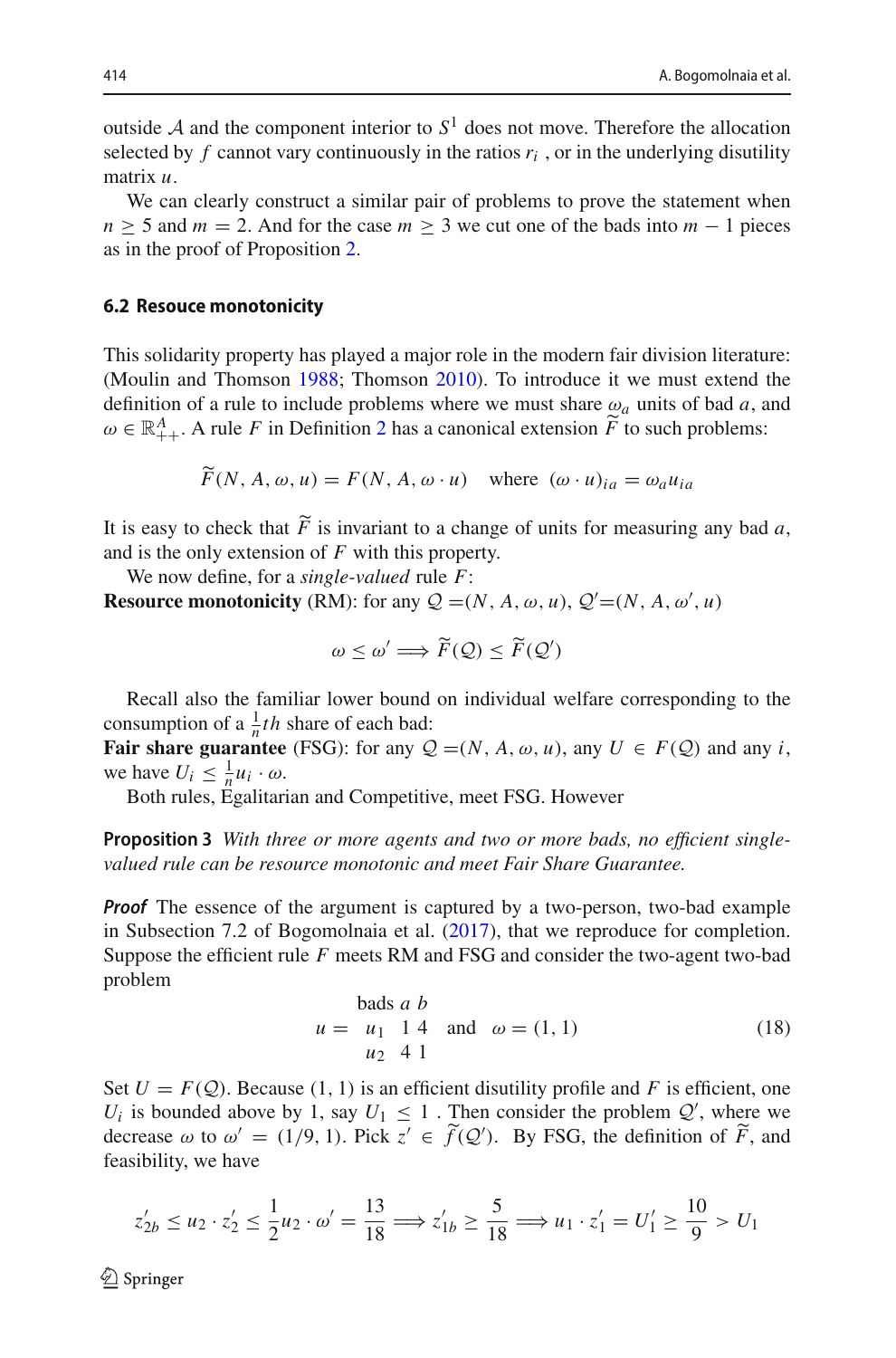contradicting RM. We omit the straightforward generalization of this argument to any  $n \geq 3, m \geq 2.$ 

For goods an impossibility result similar to Proposition [3](#page-19-0) is known for the general Arrow–Debreu domain of preferences (Moulin and Thomso[n](#page-22-22) [1988](#page-22-22)). But in the additive sub-domain the C rule satisfies RM while the E rule does not. This is a strong argument in support of the former rule, which disappears when we divide bads.

We note finally that the E rule is *Population Monotonic* (if one new agent shows up to share the bundle of bads, every old agent is weakly better off), whether we divide goods or bads (this is clear from Definition [3\)](#page-5-2), whereas the axiom does not apply to the multivalued C rule (and we conjecture that no single-valued selection of this rule satisfies it).

### <span id="page-20-0"></span>**7 A remark about Maskin monotonicity**

In the additive domain, the familiar Maskin Monotonicity axiom (Maski[n](#page-22-24) [1999\)](#page-22-24) has an equivalent, simple formulation. This new property, dubbed *Independence of Lost Bids* (**ILB**) is predicated on the observation that, when disutilities are additive, at an efficient allocation most of the entries in the consumption matrix *z* are zero. We call agent *i*'s marginal utility  $u_{ia}$  her "bid" for item *a*; and we say that *i*'s bid is "lost" at problem  $Q = (N, A, u)$  if  $z_{ia} = 0$ . ILB states that changing *i*'s lost bid  $u_{ia}$  should have no effect on the outcome, as long this bid remains lost.

**Definition 5** The division rule *f* is Independent of Lost Bids (ILB) if for any two problems  $Q, Q'$  on *N*, *A* where *u*, *u'* differ only in the entry *ia*, and such that  $u_{ia}$ *u ia*, *we have*

<span id="page-20-2"></span>
$$
\forall z \in f(\mathcal{Q}) : z_{ia} = 0 \Longrightarrow z \in f(\mathcal{Q}') \tag{19}
$$

**Lemma 8** *Independent of Lost Bids is equivalent to Maskin monotonicity.*

*Proof* Recall that a rule f satisfies MM if for any two problems  $Q = (N, A, u), Q' =$  $(N, A, u')$  and  $z \in f(Q)$  we have

<span id="page-20-1"></span>
$$
\{\forall i \in N, \forall w \in \mathbb{R}_+^A : u_i \cdot z_i \ge u_i \cdot w \Longrightarrow u'_i \cdot z_i \ge u'_i \cdot w\} \Longrightarrow z \in f(\mathcal{Q}') \tag{20}
$$

We fix  $Q, i \in N$  and  $z \in f(Q)$  and define  $A^0 = \{a | z_{ia} = 0\}$  and  $A^+ = A \setminus A^0$ . The implication in the premise of [\(20\)](#page-20-1) reads

$$
\forall w \in \mathbb{R}_+^A u_i \cdot (w - z_i) \leq 0 \Longrightarrow u'_i \cdot (w - z_i) \leq 0
$$

The cone with vertex 0 generated by the vectors  $w - z_i$  when w covers  $\mathbb{R}^A_+$  is  $C =$  $\{\delta \in \mathbb{R}^A | \delta_a \geq 0 \text{ for } a \in A^0\}$ . By Farkas Lemma the implication  $\{\forall \delta \in C : u_i \cdot \delta \leq 0\}$  $0 \Longrightarrow u'_i \cdot \delta \leq 0$ } means that, up to rescaling  $u'_i$ , we have

$$
u'_{ia} = u_{ia} \text{ on } A^+; \quad u_{ia} \le u'_{ia} \quad \text{on } A^0
$$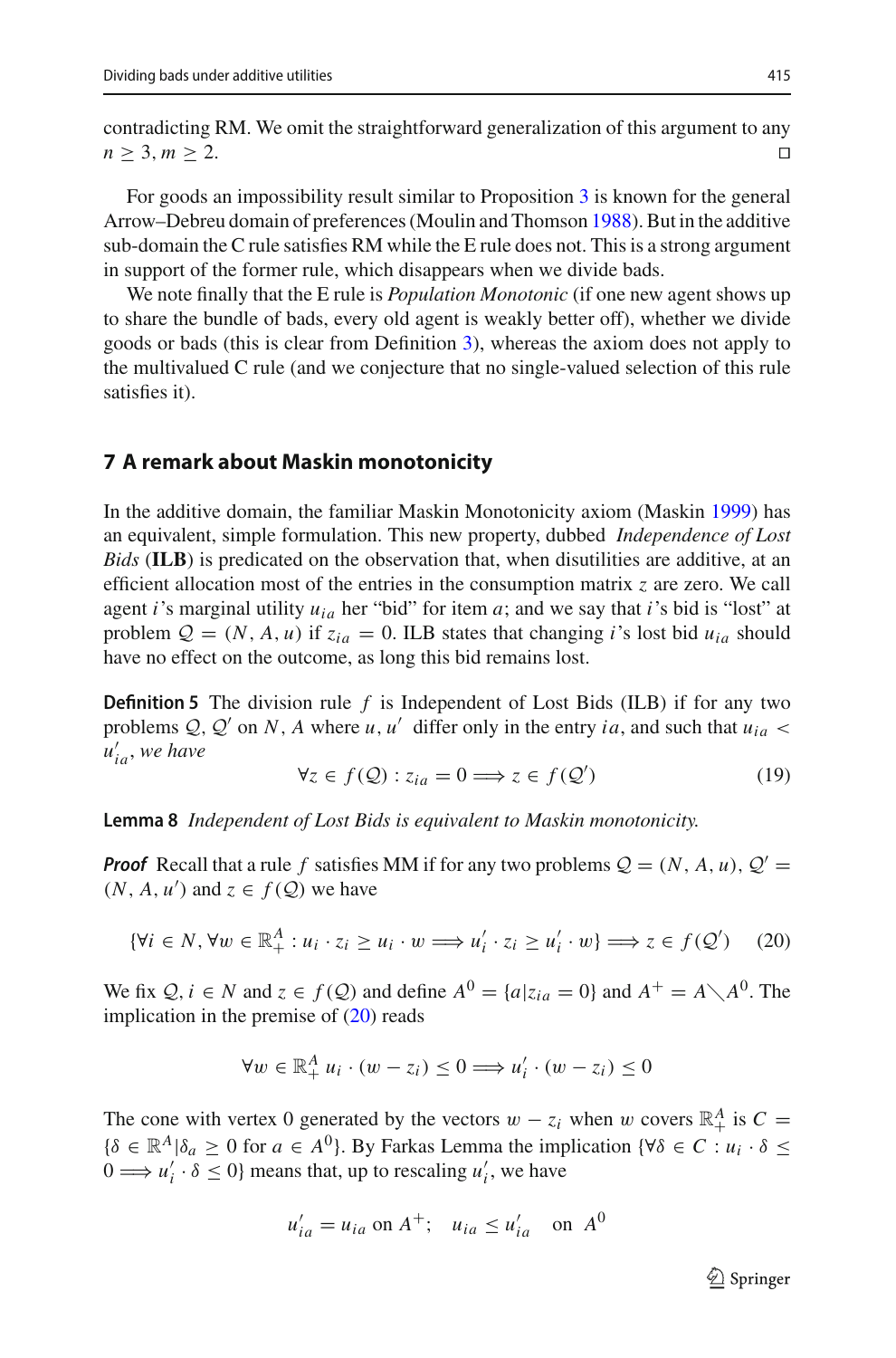Now [\(20\)](#page-20-1) is precisely [\(19\)](#page-20-2) if  $u'_i$  differs from  $u_i$  in only one coordinate, and other  $u_j$ -s are unchanged, and the converse implication is clear as well.  $\Box$ 

Of course the competitive rule meets ILB because it meets MM, the latter under much more general preferences. One can also check ILB directly from the characterization of the C rule in Lemma [3.](#page-6-5) It is also clear that the Egalitarian rule fails ILB.

Consider the classic result by Nagahis[a](#page-22-19) [\(1991\)](#page-22-19) using MM to characterize the C rule: any efficient, individually rational, and Pareto indifferent rule meeting Maskin monotonicity $\delta$  must contain the competitive rule. However this result applies to a domain of preferences incompatible with additive utilities because indifference curves cannot touch the axis (Assumption A.3, p. 10[9](#page-21-2)).<sup>9</sup> So it is useful to notice that on the additive domain, the same characterization result applies.

**Equal treatment of equals**(ETE) is the familiar requirement that the rule *F* should not discriminate between two agents with identical characteristics. For all  $Q$  and  $i, j \in N$ 

$$
u_i = u_j \Longrightarrow U_i = U_j \quad \text{for all } U \in F(\mathcal{Q})
$$

<span id="page-21-0"></span>**Proposition 4** *If bads under additive utilities are divided and a rule f meets efficiency, independence of lost bids, and at least one of equal treatment of equals and fair share guaranteed, it contains the competitive rule.*

An analog of Proposition [4](#page-21-0) with the same proof holds in case of goods.

*Proof* We already checked that the rule  $f^c$  meets ILB; also ETE and FSG are clear. Conversely we fix *f* meeting EFF, ETE or FSG, and ILB and an arbitrary problem  $Q = (N, A, u)$ . In the proof we consider several problems  $(N, A, v)$  where v varies in  $\mathbb{R}^{N \times A}_{+}$ , and for simplicity we write  $f(v)$  in lieu of  $f(N, A, v)$ .

We pick  $z \in f^c(u)$  and check that  $z \in f(u)$  as well. Set  $U_i = u_i \cdot z_i$  and let *p* be the competitive price at *z*. In the proof of Lemma [3](#page-6-5) we saw that  $p_a = \frac{u_{ia}}{U_i}$  for all *i* such that  $z_{ia} > 0$ , and for all *j* we have  $p_a \leq \frac{u_{ja}}{U_j}$ . Moreover  $p \cdot z_i = 1$  for all *i*, and  $p \cdot e^A = n$ .

Consider the problem  $Q^* = (N, A, w)$  where  $w_i = p$  for all *i*. The equal split allocation is efficient in  $Q^*$  therefore ETE implies  $F(w) = e^N$  and so does FSG, because  $p \cdot (\frac{1}{n}e^A) = 1$ . Now if we set  $\widetilde{w}_i = U_i p$  the scale invariance property of *F*<br>(Definition 2) gives  $F(\widetilde{w}) = U_i$ : moreover  $z \in f(\widetilde{w})$  because  $\widetilde{w}_i \cdot z = U_i$  for all *i* H (Definition [2\)](#page-5-1) gives  $F(\tilde{w}) = U$ ; moreover  $z \in f(\tilde{w})$  because  $\tilde{w}_i \cdot z = U_i$  for all *i*. If  $z_{ia} > 0$  we have  $u_{ia} = U_i p_a = \tilde{w}_{ia}$ ; if  $z_{ia} = 0$  we have similarly  $u_{ia} \ge \tilde{w}_{ia}$ . Apply finally ILB: after raising every lost bid  $\tilde{w}_{ia}$  to  $u_{ia}$ , the allocation *z* is still in  $f(u)$ , as desired. desired.  $\Box$ 

<span id="page-21-1"></span><sup>8</sup> Condition M on p.110 is equivalent to MM in the domain *U* used in Nagahis[a](#page-22-19) [\(1991\)](#page-22-19). See the discussion after Lemma [4,](#page-11-1) p. 113.

<span id="page-21-2"></span><sup>9</sup> In fact the domain of preference *profiles* must also contain the unanimous additive preferences (the subdomain  $U^*$ ), which makes for a strange mixture of assumptions.